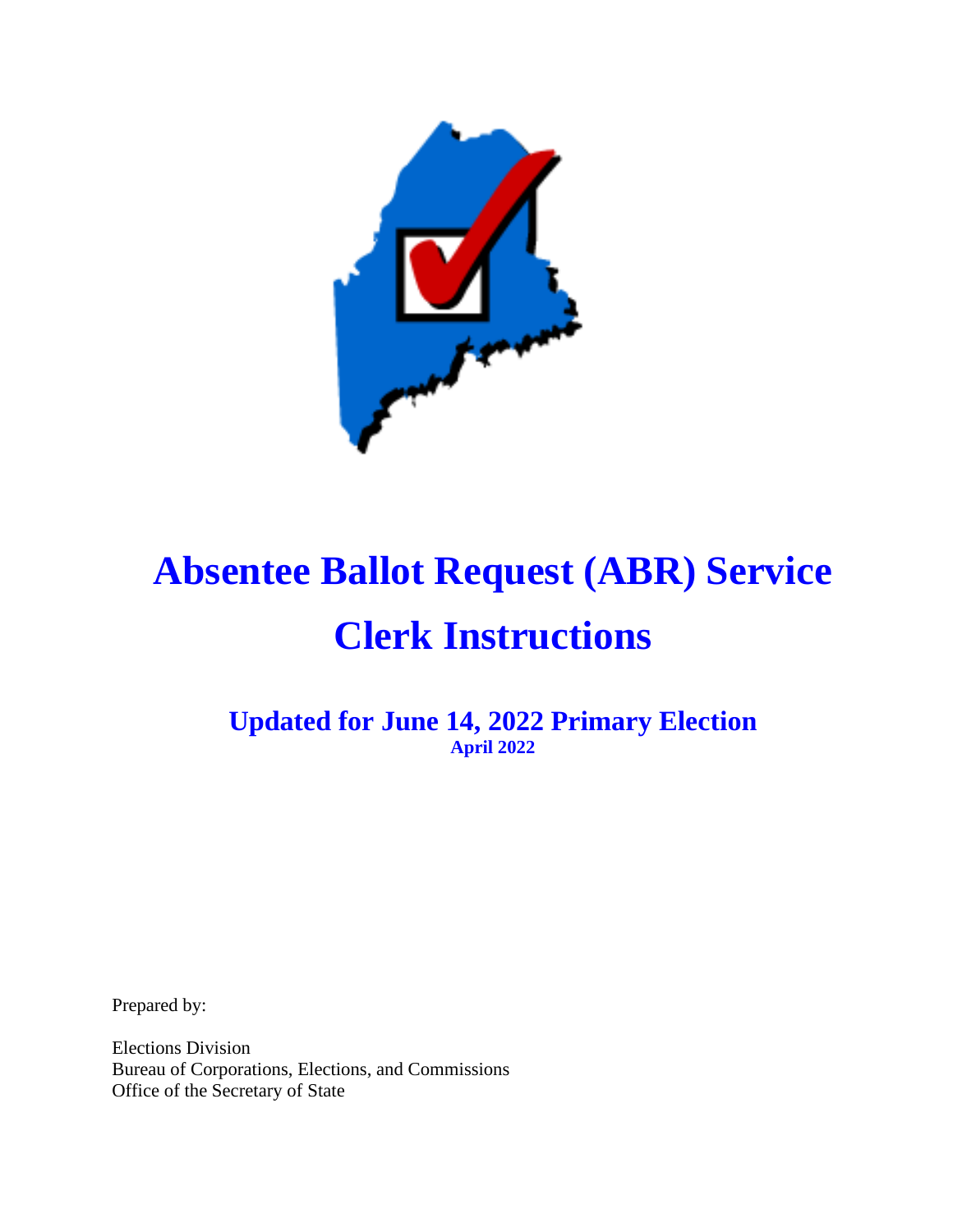#### **Table of Contents**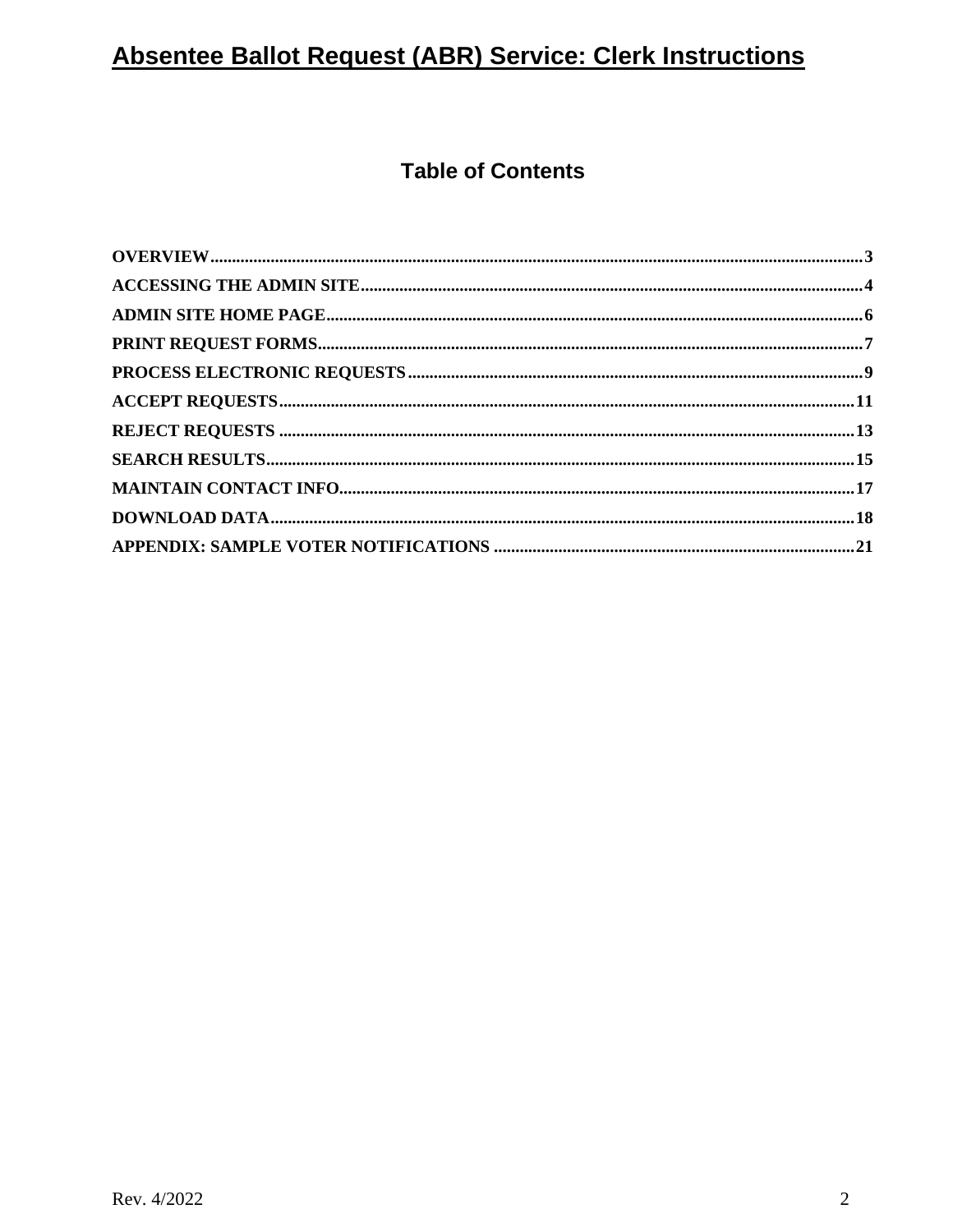#### **Overview**

When voters use the online Absentee Ballot Request (ABR) Service they will fill out an online form with the same information required by the standard paper application. There are validation constraints in the online form to ensure that all required voter information is included in the request. Once the voter hits the "Submit Request" button a confirmation email is sent to the voter at the email address they entered.

To access the public ABR service, go to

#### **<https://apps.web.maine.gov/cgi-bin/online/AbsenteeBallot/index.pl>**

Not all voters are comfortable with submitting electronic requests. An additional option is provided on the ABR homepage to allow voters to print a fillable or blank PDF request form. The printed form must be signed by the voter or immediate family member of the voter and mailed or delivered to the municipal clerk for processing.

Voters (other than Uniformed Service and Overseas Voters and voters requesting an accessible absentee ballot) may not submit electronic requests after 5:00 p.m. on the Thursday before Election Day. The system will disable the option for these voters to enter an electronic request at that time. A message will be displayed on the ABR service homepage advising them to contact their municipal clerk directly in order to obtain an absentee ballot.

#### **Municipal clerks should process all electronic requests using the following steps. Do not leave any voter requests in a "Pending" status indefinitely or for an extended length of time. Detailed instructions for each step are contained in the appropriate sections of this guide.**

- 1. Log into the ABR admin site.
- 2. If your current password has been reset by the administrator, you will be prompted to create a new password.
- 3. On the admin home page, click the "Print Requests" button to print all pending requests.
- 4. Using the printed request form, verify the voter's eligibility in CVR and add the request in that system according to the directions on **page 9** of this user guide.
- 5. Return to the ABR admin site and either accept or reject the voter's request. This will generate a notification to the voter.
- 6. Treat the printed request form from the ABR just as you would process a paper request received via postal mail.

**Warning To Voters With Duplicate Requests:** In an attempt to prevent voters from submitting duplicate requests in the Absentee Ballot Request Service, functionality has been added that will alert the voter that they already have an accepted or pending request and the site will not allow the voter to submit another request. The voter will see the following alert messages after submitting the duplicate request. Voters will not receive this message if the first request is rejected.

**Voter Certification -**

Please correct the following to proceed:

• A Pending ballot request already exists for this Voter.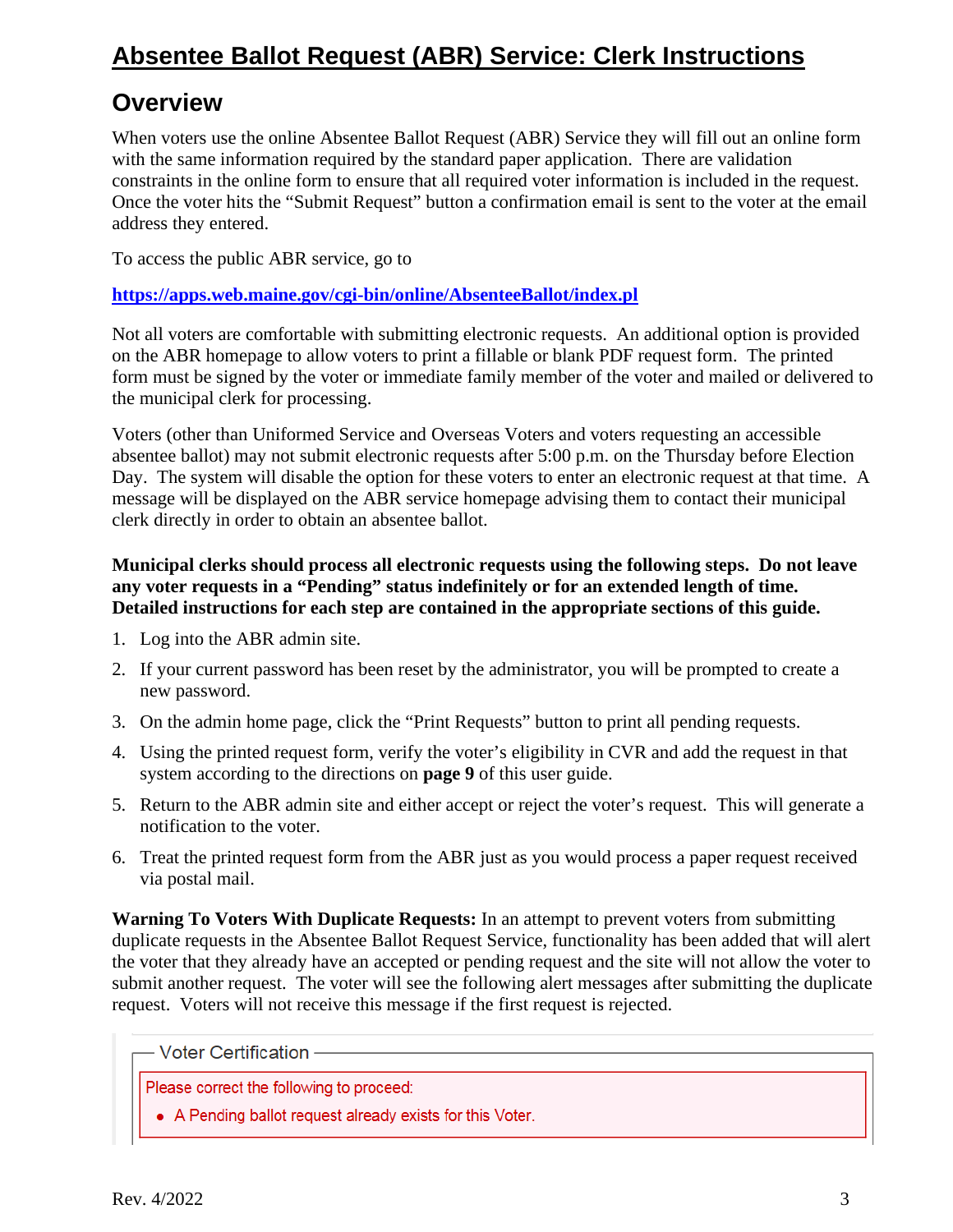#### **Accessing the Admin Site**

NOTE: Only electronic absentee ballot requests submitted through the online form approved by the Secretary of State are to be treated as valid electronic requests. If you receive an email request directly from a voter, contact the voter and instruct them to use the online form at: <https://apps.web.maine.gov/cgi-bin/online/AbsenteeBallot/index.pl>

1. Electronic requests are saved in a database accessible through the municipal clerk administrative site. A municipality may log into the administrative site to search, view, and download their absentee ballot requests.

The URL is <https://apps.web.maine.gov/cgi-bin/online/AbsenteeBallot/munilogin.pl>

2. To enter the site, you must type in a username and password. Designated person(s) should log onto the admin site at least once a day (more often as Election Day approaches). If the person designated to perform this task is out of the office for the day or a longer period, please ensure that another person is designated and is provided with the logon and password. You will be sent a daily notification via email (if you provide an email address in your contact information) of pending requests.

| DEPARTMENT OF THE SECRETARY OF STATE<br>Bureau of Corporations, Elections & Commissions |                                                                                                                   |
|-----------------------------------------------------------------------------------------|-------------------------------------------------------------------------------------------------------------------|
| <b>Absentee Ballot Request Service</b><br><b>APPLICATION ADMIN</b>                      |                                                                                                                   |
| <b>Admin Access</b>                                                                     |                                                                                                                   |
| Login<br>Username:<br>Password:<br>Log In                                               |                                                                                                                   |
|                                                                                         | Questions about this Service? Contact the Elections Division at: (207) 624-7650 or Email: cec.elections@maine.gov |

3. If your password has been reset by the CEC administrator, you will be provided with a temporary password. You will be prompted to create a new password when you log in. To ensure accuracy, type in your new password in both fields. The system will not allow you to copy and paste into these fields. Your password must be at least 8 characters long and include 1 letter and 1 number.

| DEPARTMENT OF THE SECRETARY OF STATE<br>Bureau of Corporations, Elections & Commissions                                                                                                                                                                                                          |                        |
|--------------------------------------------------------------------------------------------------------------------------------------------------------------------------------------------------------------------------------------------------------------------------------------------------|------------------------|
| <b>Absentee Ballot Request Service</b><br><b>APPLICATION ADMIN</b>                                                                                                                                                                                                                               | @<br>Online<br>Service |
| <b>Temporary Password Change</b>                                                                                                                                                                                                                                                                 |                        |
| Please enter your new password below. Passwords must be at least 8 characters and contain at least one letter and one number. If you have any questions please contact<br>the Elections Division at: (207) 624-7650 or Email: cec.elections@maine.gov.<br><b>Reset Password</b><br>New Password: |                        |
| Confirm New Password:                                                                                                                                                                                                                                                                            |                        |
| Submit<br>Questions about this Service? Contact the Elections Division at: (207) 624-7650 or Email: cec.elections@maine.gov                                                                                                                                                                      |                        |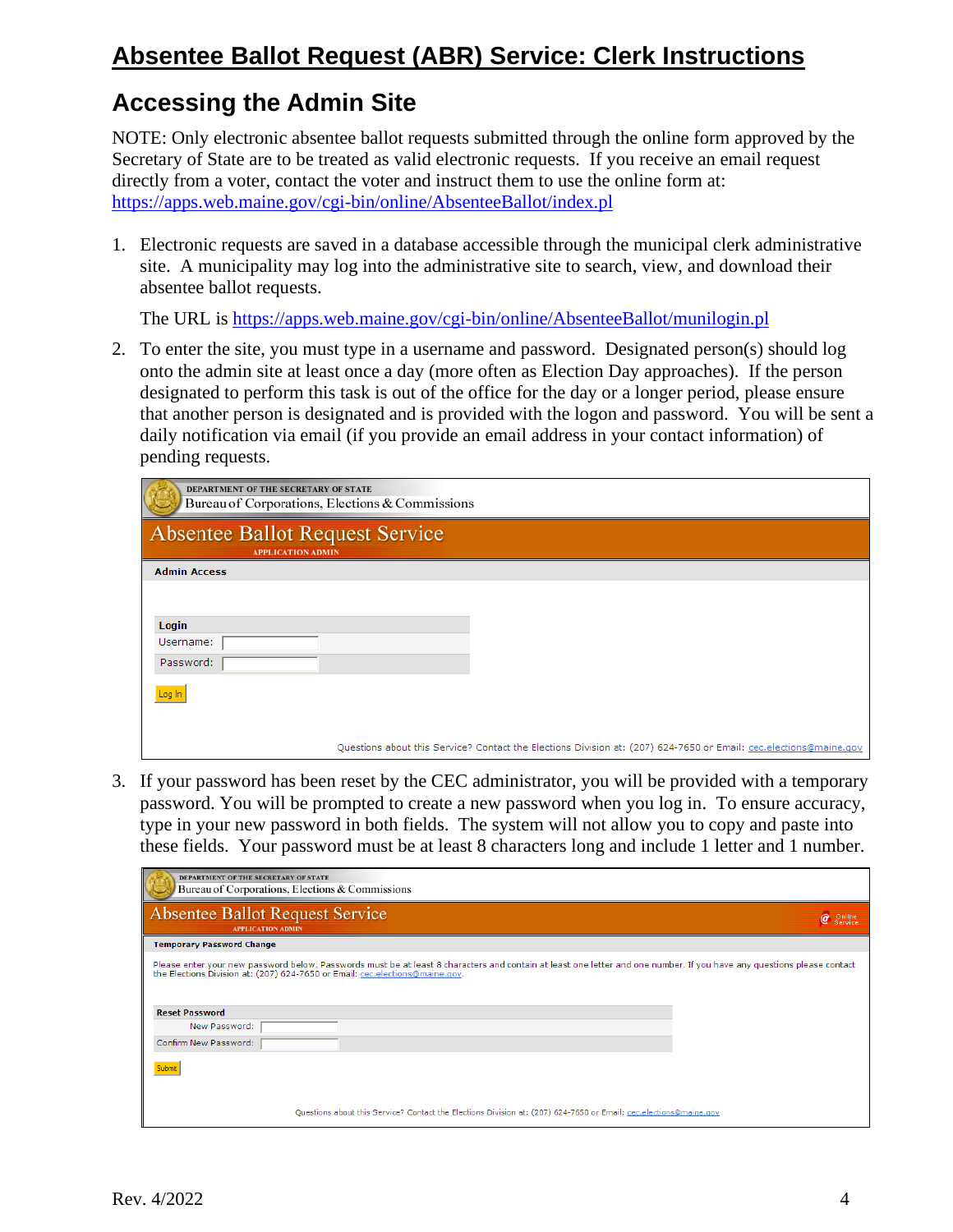#### **Create a Shortcut to the Admin Site**

Once you are on the login page, you may add the URL to your Internet "Favorites" or create a shortcut link on your desktop, as follows:

- 1. To add to Favorites, go to the administrative site, click on the "Favorites" menu and "Add to Favorites".
- 2. To add a shortcut to your desktop, go to the administrative site, right-click anywhere on the page, and choose "Create Shortcut".

Creating a shortcut will make it easier to access the Admin Site as you will not have to enter the address each time.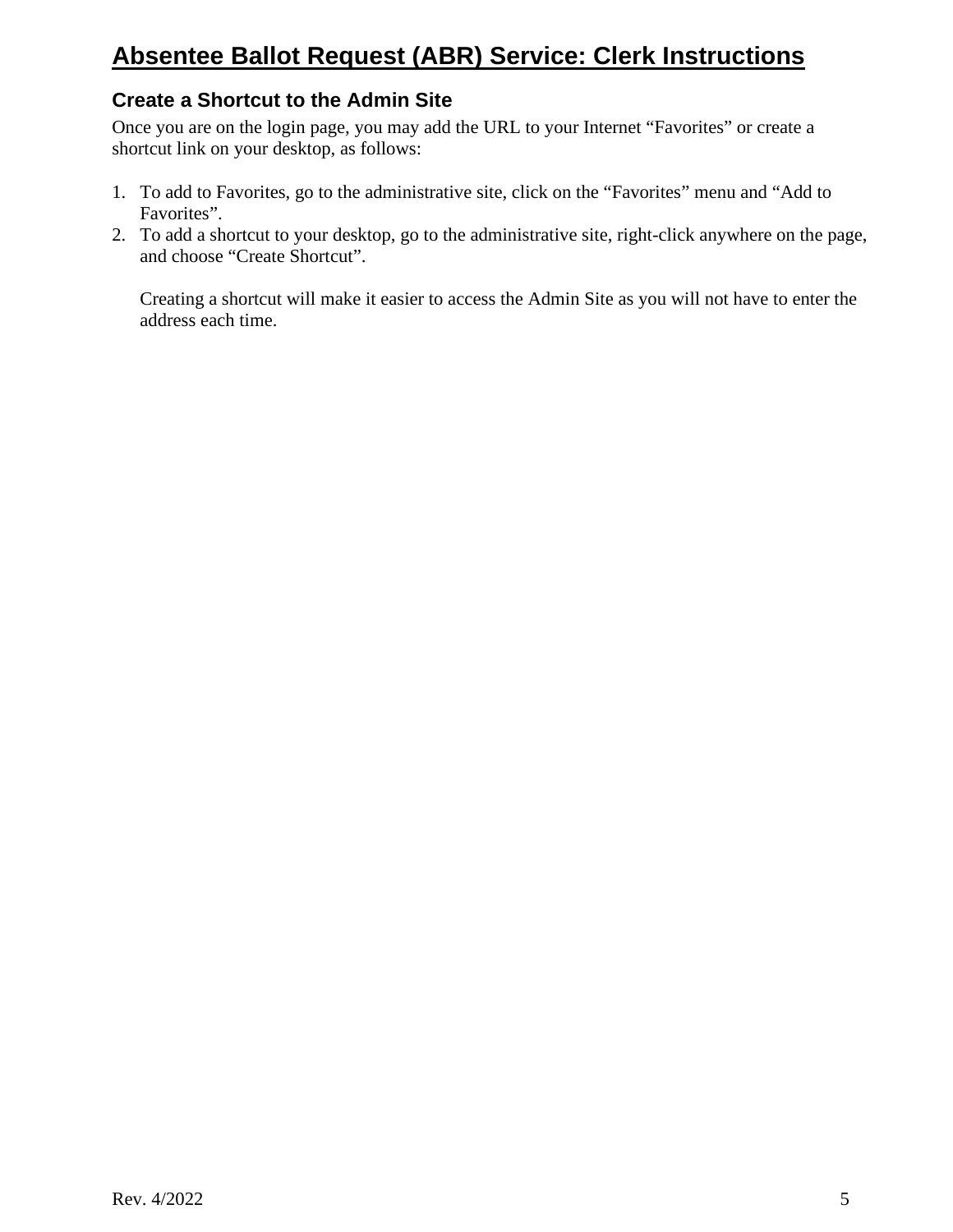#### **Admin Site Home Page**

Upon logging into the system, you will be presented with a web page that displays a list of all pending requests for the current election cycle. Requests that have been previously accepted or rejected do not display by default. On the right side of the page is a search panel that will allow you to enter search criteria. To view requests that have already been processed, use the search panel (see instructions on **page 15)**.

| DEPARTMENT OF THE SECRETARY OF STATE<br>Bureau of Corporations, Elections & Commissions                                                                                                                                                                          |                                             |                                  |             |                    |                    |                                                                                                                                                                                                                                                |
|------------------------------------------------------------------------------------------------------------------------------------------------------------------------------------------------------------------------------------------------------------------|---------------------------------------------|----------------------------------|-------------|--------------------|--------------------|------------------------------------------------------------------------------------------------------------------------------------------------------------------------------------------------------------------------------------------------|
| Absentee Ballot Request Service<br><b>APPLICATION ADMIN</b>                                                                                                                                                                                                      |                                             |                                  |             |                    |                    | C Service                                                                                                                                                                                                                                      |
| <b>CARY PLT: Requests</b>                                                                                                                                                                                                                                        |                                             |                                  |             |                    |                    | <b>Log Out</b>                                                                                                                                                                                                                                 |
| <b>Requests</b>                                                                                                                                                                                                                                                  | <b>Maintain Contact Info &amp; Password</b> |                                  |             |                    |                    |                                                                                                                                                                                                                                                |
| Please provide your search criteria below to search pending, approved or rejected requests. To view a list of all requests for the current election cycle, please click the "Reset Search" button.                                                               |                                             |                                  |             |                    |                    |                                                                                                                                                                                                                                                |
| <b>Instructions to Accept or Reject Requests:</b><br>To accept or reject an absentee ballot request, you must first print the request via the "Print Requests" button. Once you have printed the request(s), refresh the page (press F5) to access the checkbox. |                                             |                                  |             |                    |                    |                                                                                                                                                                                                                                                |
| a screen to process this rejection.                                                                                                                                                                                                                              |                                             | <b>Absentee Ballot Requests</b>  |             |                    |                    | An asterisk (*) indicates information that may be grounds for the rejection of a request. If you determine that you should reject a pending request, click on the name of the voter associated with that request. You will be<br><b>Search</b> |
| <b>Confirmation Number</b>                                                                                                                                                                                                                                       | <b>Request Date</b>                         | <b>Voter Name</b>                | Voter D.O.B | <b>Enr. Status</b> | <b>App. Status</b> | <b>Status: Pending</b><br>$\check{ }$                                                                                                                                                                                                          |
| 202003-001900001                                                                                                                                                                                                                                                 | 12/10/2019                                  | Smith, Jane Eloise               | 02/14/1950  |                    | Pend               |                                                                                                                                                                                                                                                |
| 202003-001900002                                                                                                                                                                                                                                                 | 12/10/2019                                  | Gage, John T                     | 06/06/1946  |                    | Pend               | Voter Name:                                                                                                                                                                                                                                    |
| 202003-001900003                                                                                                                                                                                                                                                 | 12/10/2019                                  | Merry, Peter Paul                | 02/02/1982  |                    | Pend               | Request Date Range:                                                                                                                                                                                                                            |
| 202003-001900004                                                                                                                                                                                                                                                 | 12/10/2019                                  | Young, Ima Too                   | 01/01/2003* |                    | Pend               | ∨ Day ∨ Year ∨<br>From: Month                                                                                                                                                                                                                  |
| $0 - 4$   All $(4)$                                                                                                                                                                                                                                              |                                             |                                  |             |                    |                    | $\vee$ Dav $\vee$ Year $\vee$<br>To: Month                                                                                                                                                                                                     |
|                                                                                                                                                                                                                                                                  |                                             | Download Requests Print Requests |             |                    |                    | Confirmation Number Range:<br>From:<br>To:<br>Election Cycle: 202003<br>$\checkmark$                                                                                                                                                           |
|                                                                                                                                                                                                                                                                  |                                             |                                  |             |                    |                    | Search Requests<br><b>Reset Search</b>                                                                                                                                                                                                         |

Click on the column headings to re-sort the list by the information in that column.

Results lists that are greater than a quantity of 25 will display links below the list that will allow you to navigate between pages. Click "Next" to display records 26 through 50, 51 through 75, etc. Click on "All (####)" to view the entire list on one page.

| 1-25   Next   All $(39)$ |                                    |                              |
|--------------------------|------------------------------------|------------------------------|
|                          | Download Requests   Print Requests | Download Data for Ballot Web |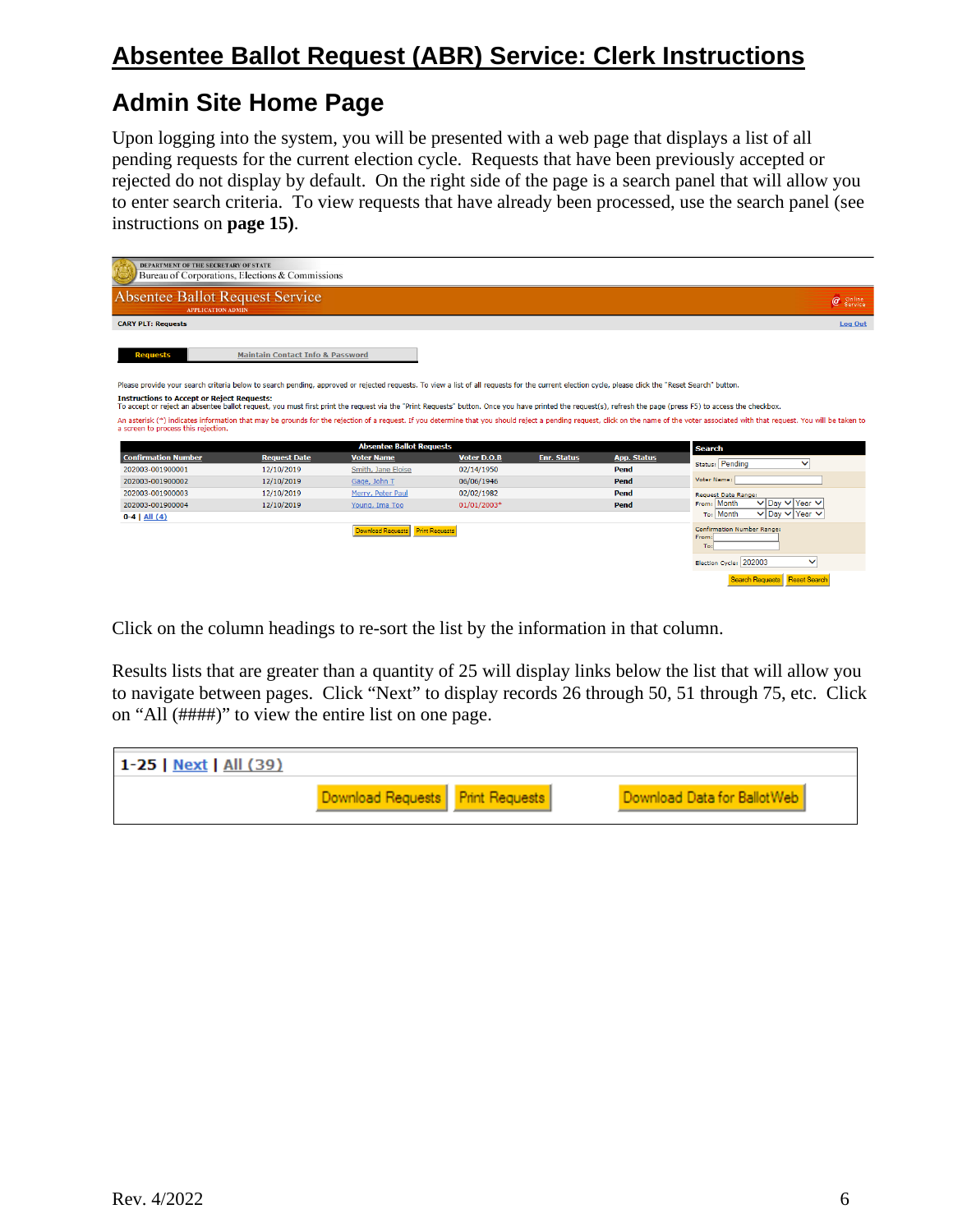#### **Print Request Forms**

Each time you log into this site, you must print all pending requests received since the last time the account was accessed. Adobe Reader is required to do this. You can download Adobe Reader for free at [http://get.adobe.com/reader.](http://get.adobe.com/reader)

| 201206-031600004  | 03/06/2012 | Albair, Ashley                             | 12/16/1991        | Pend |   |  |
|-------------------|------------|--------------------------------------------|-------------------|------|---|--|
| 201206-031600005  | 03/06/2012 | Albair, Alex                               | 11/02/1994*       | Pend | г |  |
| 201206-031600006  | 03/06/2012 | Vanier, Violet Petunia                     | 01/01/1925        | Pend |   |  |
| $0 - 6$   All (6) |            |                                            |                   |      |   |  |
|                   |            | Download Requests<br><b>Print Requests</b> | Accept Request(s) |      |   |  |

- 1. Click the button "Print Requests" to view and print the PDF file using Adobe Reader. Print the entire file to generate a paper copy of each pending request on the screen. The requests are formatted exactly like the printed request form and are processed just as if they were received by postal mail. The electronic confirmation number will print directly below the heading. (See sample electronic request on **page 8**). The requests may not be processed until the PDF file is generated for you to either print or save.
- 2. *Please note that the "Accept" checkboxes on the right are disabled until the voter request is printed.* The requests may not be processed until the PDF file is generated for you to either print or save.
- 3. Once the requests have been printed, press the F5 key or click the Refresh button on your browser.

| Refresh (F5).            | Google               | Most Visited 1<br>' Reload current page ] <sup>이</sup> |
|--------------------------|----------------------|--------------------------------------------------------|
| <b>Internet Explorer</b> | <b>Google Chrome</b> | <b>Mozilla Firefox</b>                                 |

4. A single request may be reprinted from the voter detail page, but only after the request has been processed. Reprints may be necessary if the original copy is damaged, lost, etc.

|                                       | <b>Absentee Ballot Request: Details</b>                                                            |
|---------------------------------------|----------------------------------------------------------------------------------------------------|
| Confirmation Number: 201206-031600004 |                                                                                                    |
| Request Date: 03/06/2012              |                                                                                                    |
|                                       | Voter Name: Ashley Albair                                                                          |
| Voter Residence Address: 45 Pine St.  |                                                                                                    |
| Voter Date of Birth: 12/16/1991       |                                                                                                    |
| Voter Application Status: Pending     |                                                                                                    |
| Voter Phone Number:                   |                                                                                                    |
|                                       | Voter Mailing Address: 1 College Avenue, Box 8569, Orono,<br>MF 04444                              |
|                                       | Voter Email Address: ashley2000@gmail.com                                                          |
| Grounds for Rejection:                | Select<br>* This request cannot be accepted or<br>rejected until printed via the Requests<br>page. |
| Relect Request                        | Accept Request   Cancel & Return to List                                                           |

 $\overline{\phantom{a}}$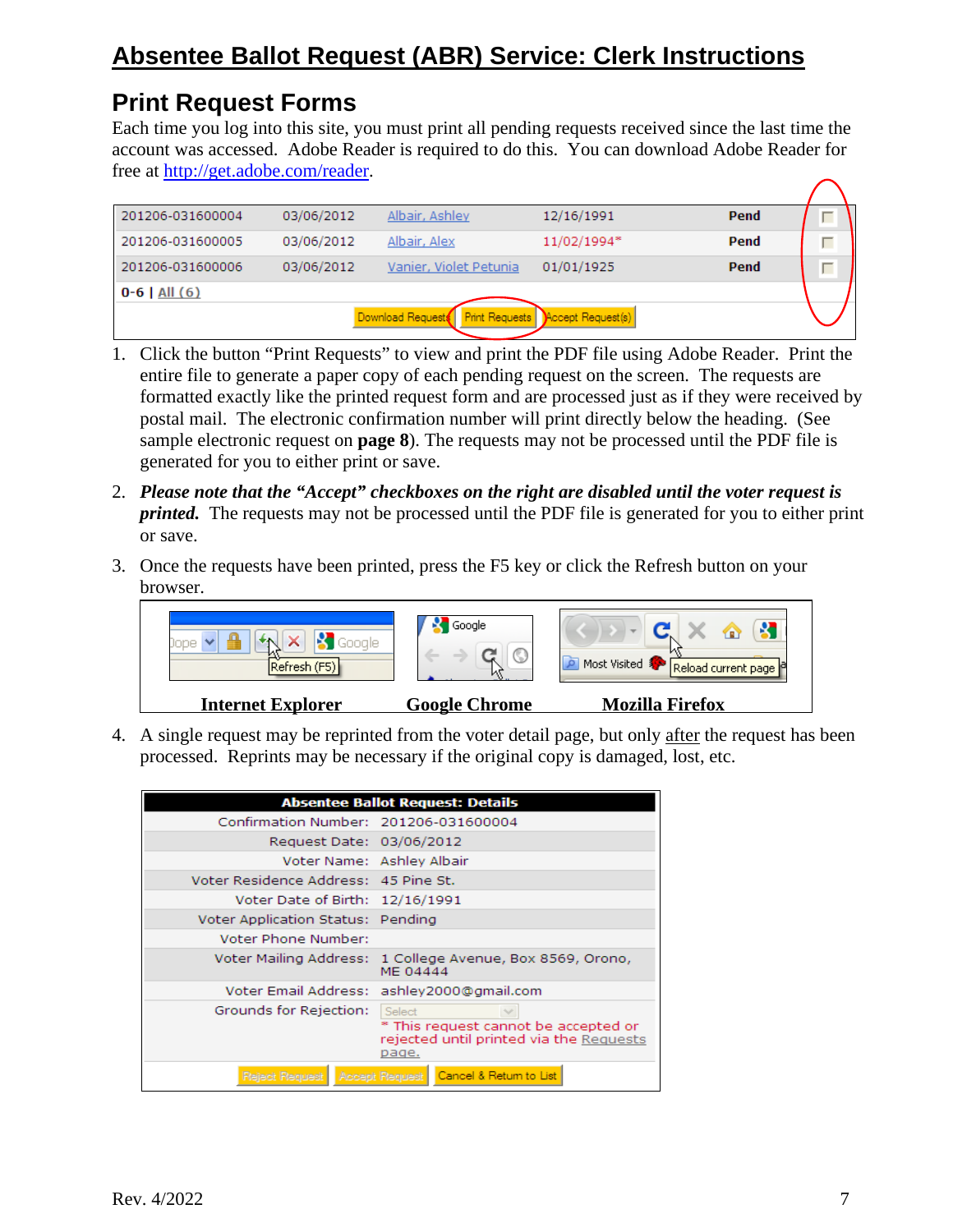#### **Sample Electronic Request**

| <b>Application for Absentee Ballot</b><br>November 3, 2020 General Election<br>ELECTRONIC REQUEST #202011-031600008<br>Absentee ballots will become available and<br>will be provided to voters beginning in early October.                                                   | <b>Application Received</b><br>(Date/Time)<br>08-31-2020/10:06 AM (EDST)<br><b>Ballot Sent/Delivered</b><br>(Date/Time) |  |
|-------------------------------------------------------------------------------------------------------------------------------------------------------------------------------------------------------------------------------------------------------------------------------|-------------------------------------------------------------------------------------------------------------------------|--|
| Voted absentee ballots must be received by the Municipal Clerk by 8 p.m. on November 3, 2020.                                                                                                                                                                                 |                                                                                                                         |  |
| 1. Full Name of Registered Voter Requesting the Ballot Charlie Brown                                                                                                                                                                                                          |                                                                                                                         |  |
| ABBOT<br>Residence Address of Voter 123 Main Street<br>2.<br>(Street Address)                                                                                                                                                                                                 | (Municipality)                                                                                                          |  |
| 3. Voter's Date of Birth $\frac{0}{m} \frac{1}{m}$ / $\frac{0}{4} \frac{2}{d}$ / $\frac{1}{v} \frac{1950}{v} - \frac{1}{v}$                                                                                                                                                   |                                                                                                                         |  |
| Contact Information - Please complete. Clerk will use only to notify the voter if there is a problem with the application or ballot.<br>4.                                                                                                                                    |                                                                                                                         |  |
| Daytime Phone Number (122) 456-7890                                                                                                                                                                                                                                           |                                                                                                                         |  |
| Email Address ____ snoopy@peanuts.com                                                                                                                                                                                                                                         |                                                                                                                         |  |
| Method of Delivery of Ballot to the Voter<br>5.                                                                                                                                                                                                                               |                                                                                                                         |  |
| Issued to Voter (Application Required if Voter will Vote Outside the Municipal Clerk's Presence)<br>a.                                                                                                                                                                        |                                                                                                                         |  |
| <b>X</b> By Mail to this Address PO Box 5, Abbot, ME 12345<br>b.                                                                                                                                                                                                              |                                                                                                                         |  |
| <b>By Immediate Family Member of Voter</b><br>c.                                                                                                                                                                                                                              |                                                                                                                         |  |
|                                                                                                                                                                                                                                                                               |                                                                                                                         |  |
| (Name)                                                                                                                                                                                                                                                                        | (Relationship to Voter)                                                                                                 |  |
| d.                                                                                                                                                                                                                                                                            |                                                                                                                         |  |
| (Name)<br>Signature of Voter OR<br>6.                                                                                                                                                                                                                                         | (Telephone#)                                                                                                            |  |
| Immediate Family Member of Voter _Electronic Request                                                                                                                                                                                                                          | Date 08/31/2020                                                                                                         |  |
| Note: If an immediate family member of the voter is completing this application, the relationship to the voter must be<br>provided in 5(c) above. The absentee ballot can be delivered to the immediate family member in person or mailed to<br>the address provided in 5(b). |                                                                                                                         |  |
| Signature of Immediate Family Member Returning the Ballot<br>7. .                                                                                                                                                                                                             |                                                                                                                         |  |
| Relationship to Voter (Complete Section #7 Only if Ballot was Delivered to the Voter or a Different Immediate Family Member of the Voter)                                                                                                                                     |                                                                                                                         |  |
| AIDE CERTIFICATE (Must be Completed if Applicant was Assisted as Designated Below)<br>If the voter received assistance in reading and/or signing this application, the person who assisted the voter must<br>complete and sign this certificate.                              |                                                                                                                         |  |
| I helped this voter: $\Box$ read the application $\Box$ sign the application $\Box$ read and sign the application                                                                                                                                                             |                                                                                                                         |  |
|                                                                                                                                                                                                                                                                               |                                                                                                                         |  |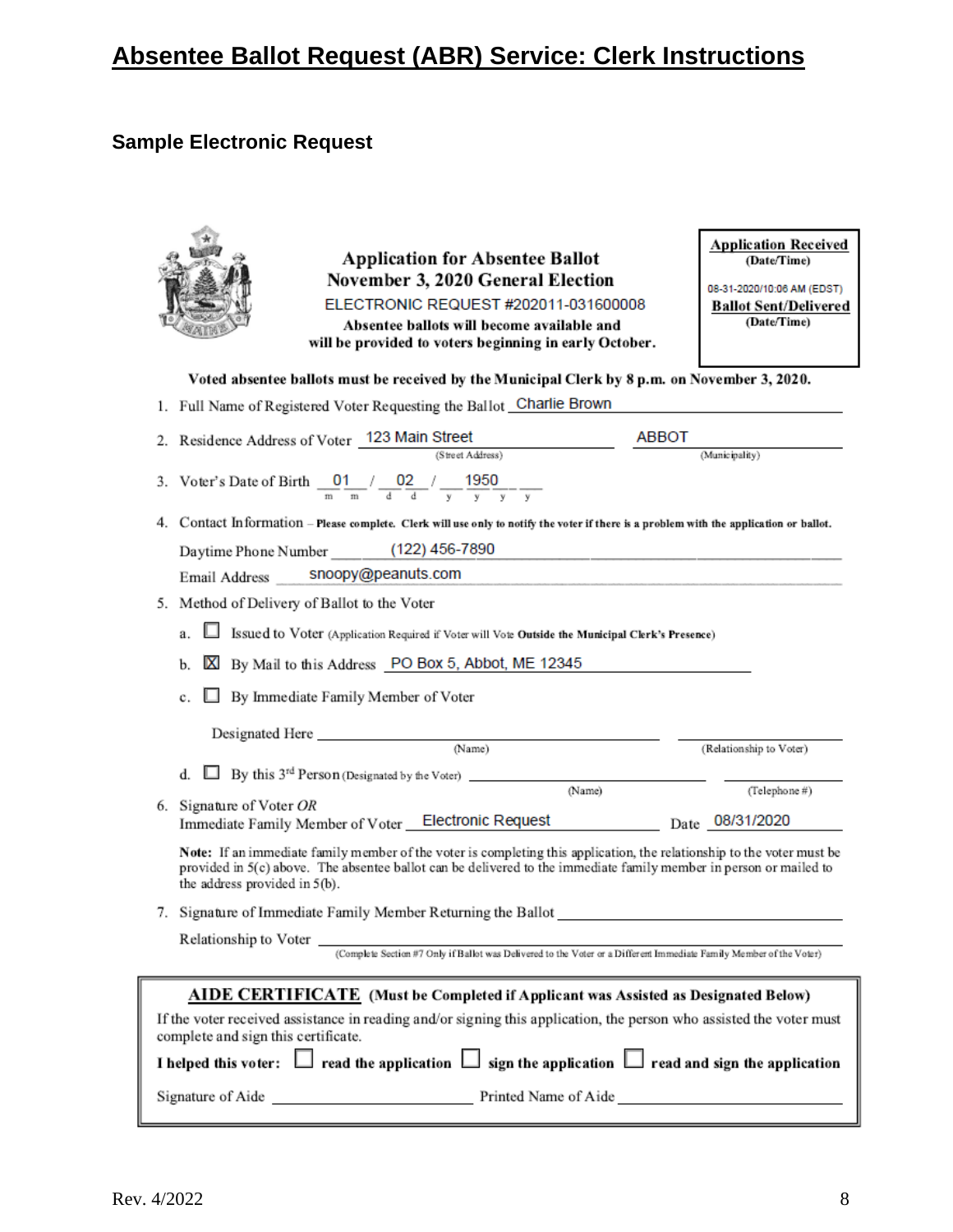#### **Process Electronic Requests**

- 1. All requests either must be accepted or rejected using the ABR admin site. Before determining whether a request should be accepted or rejected, you must check the voter's status in CVR. Based on the information provided in the electronic request form and the results of your CVR search for each voter, you will decide to accept or reject each electronic absentee ballot request accordingly. The ABR system will automatically send a notification to the voter telling the voter the status of the request (i.e. accepted or rejected). Detailed instructions for either accepting or rejecting the requests are provided later in this guide.
- 2. In the Central Voter Registration system (CVR), go to Activities Absentee Ballots Search Absentee Ballots and search for the voter.
	- If the voter is registered to vote in your municipality and qualified to receive an absentee ballot -- add the request for the absentee voter in CVR as described in the CVR User Guide, chapter six. You must then return to the ABR admin and **accept** the electronic request (see **pages 11-12**).

**NOTE:** For the June 14, 2022 Primary Election, there is no statewide referendum ballot. There will be a state primary ballot in each municipality for the Democratic and Republican primaries. There are no Libertarian candidates. There is only one Green Independent candidate – in State Representative District 38 – Brooks, Jackson, Knox, Monroe, Swanville, Thorndike, Unity, Waldo and part of Frankfort.

There is also a special election in current State Senate District 7 which all voters residing in the district (regardless of enrollment status) are eligible to participate in.

See below for guidelines to determine if an ABR request should be accepted or rejected:

#### **Accept ABR Request if:**

- Voter is enrolled in the Democratic or Republican Party; or
- Voter resides in State Rep. District 38 and is enrolled in the Green Independent Party; or
- Voter is unenrolled or enrolled in the Green Independent or Libertarian Party where there is no primary ballot BUT the municipality has a local election on June  $14<sup>th</sup>$  and the voter is eligible to receive a local ballot; or
- Voter is unenrolled or enrolled in the Green Independent or Libertarian Party where there is not primary ballot BUT the voter lives in current State Senate District 7 and is eligible to receive the special state election ballot and local ballot (if applicable).

#### **Reject ABR Request if:**

- Voter is unenrolled AND does not live within current State Senate District 7 or there is no local election being held on June  $14<sup>th</sup>$ ; or
- Voter is enrolled in the Green Independent or Libertarian Party AND there is no primary ballot for the party in your municipality AND voter does not live within current State Senate District 7 or there is no local election being held on June  $14<sup>th</sup>$ .

**NOTE:** Requests rejected for the reasons listed above will be rejected for "Voter is Unenrolled or There is No Party Ballot" from the dropdown list – see page 13.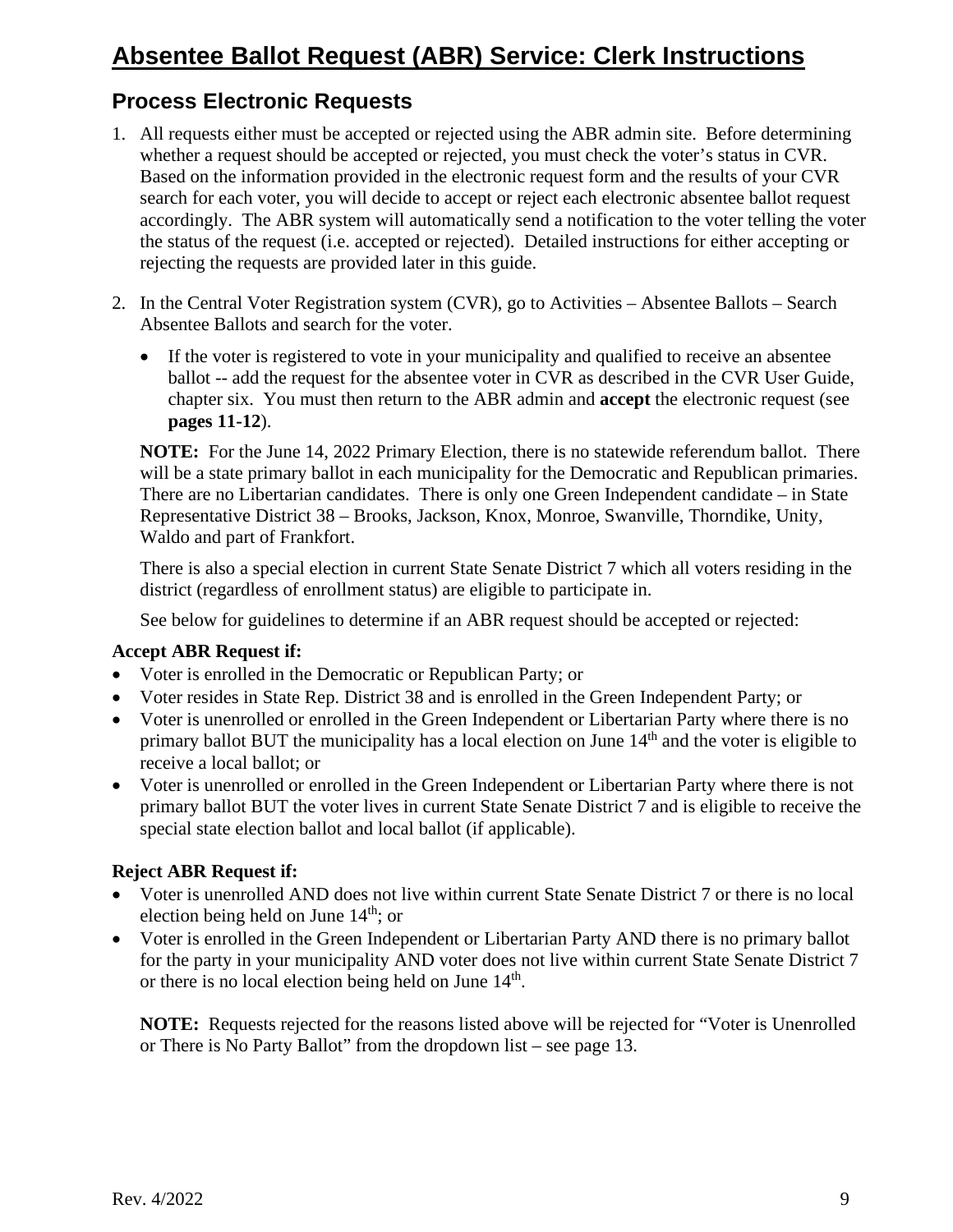- If the voter is not registered in your municipality, or is otherwise not qualified to vote, you must **reject** the electronic request using the ABR admin (see **page 13**)**.** A request that is rejected because the request comes from a voter who is not registered in your municipality is not entered into CVR.
	- o Title 21-A, Maine Law on Elections, §122, sub-§5 provides that receipt of a written absentee ballot application that is **signed by the voter** establishes a presumption of qualification to register to vote, and authorizes the clerk to issue the ballot and a voter registration application to the applicant at the same time.
	- o **However, an electronic or telephone request for an absentee ballot that is received from a person who is not registered to vote will not establish a presumption of qualification to be registered to vote.**
	- o If you receive an electronic request from a person not currently on your voter list, you must reject the request using the Admin Site. The email notification automatically generated by the ABR system will instruct the voter how to register to vote.
- If the voter is not old enough to vote in the election for which the ballot is requested (i.e., will not be 18 years of age by the General Election), you must **reject** the voter's request using the Admin Site (see **page 13**). The date of birth for possibly underage voters will display in red with an asterisk next to the date of birth; however, you must calculate and verify what their actual age will be on Election Day.

Once you have searched for the voter and entered the absentee ballot request information in CVR (if applicable), you either will accept or reject a request from a specific voter in the ABR system. Rejecting and accepting a request using the ABR admin site involves different functionality and each is described in the following sections.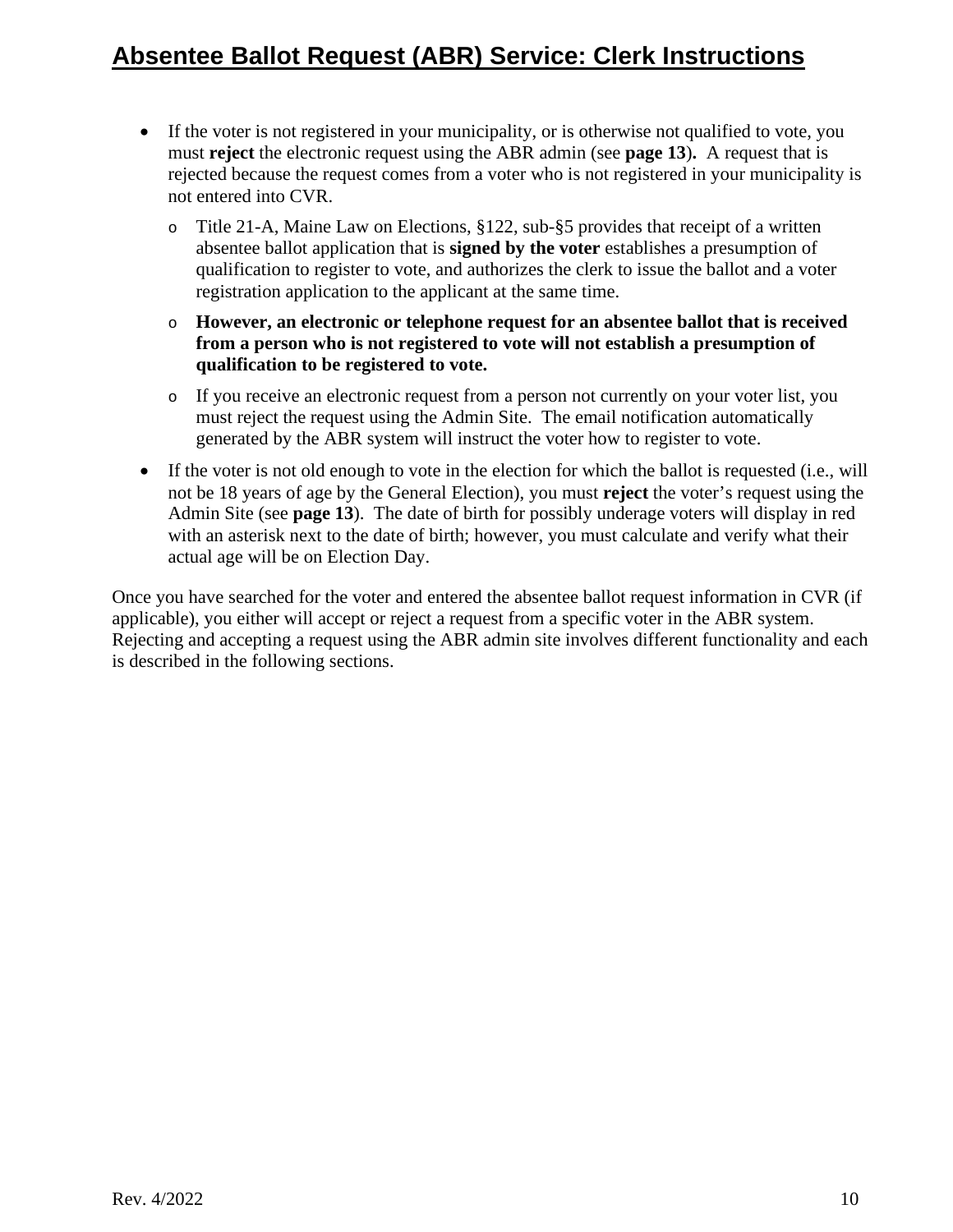#### *Accept Requests*

Requests that are to be accepted can be processed as a batch directly from the list of pending voter requests on the ABR admin home page, as long as the requests have been printed. If a request has not been printed, the checkbox associated with that line will be grayed out.

To accept a request:

- 1. Print the requests as described in the previous section "Print Request Forms" (page 7).
- 2. For each request you are accepting (you may accept multiple requests at the same time), check the box at the far right side of the voter's information (column labeled "Accept").
- 3. Click the "Accept Request(s)" button at the bottom of the screen.
- 4. Upon accepting the request(s), the system will automatically send an email notification to the voter stating that their absentee ballot request has been accepted for processing by their municipal clerk.
- 5. The list of requests will re-display with any remaining pending requests that were not selected.
- 6. Once you have accepted the request in the ABR system, treat the paper copy of the request just as you would any other absentee ballot request.

| <b>Absentee Ballot Requests</b>                         |                     |                   |                    |                    |                    |                                      |
|---------------------------------------------------------|---------------------|-------------------|--------------------|--------------------|--------------------|--------------------------------------|
| <b>Confirmation Number</b>                              | <b>Request Date</b> | <b>Voter Name</b> | <b>Voter D.O.B</b> | <b>Enr. Status</b> | <b>App. Status</b> | <b>Accept</b>                        |
| 201206-031600005                                        | 03/06/2012          | Albair, Alex      | 11/02/1994*        |                    | Pend               | $\overline{\mathbf{v}}$              |
| 201206-031600004                                        | 03/06/2012          | Albair, Ashley    | 12/16/1991         |                    | Pend               | П                                    |
| 201206-031600003                                        | 03/06/2012          | Jones, Jane       | 07/12/1935         |                    | Pend               | ⊽                                    |
| 201206-031600002                                        | 03/06/2012          | Jones, Joe J. Sr. | 05/14/1931         |                    | Pend               | $\left[\overline{\mathbf{v}}\right]$ |
| 201206-031600001                                        | 03/06/2012          | Jones, Joe Jr.    | 05/14/1954         |                    | Pend               | г                                    |
| $0-5$   All $(5)$                                       |                     |                   |                    |                    |                    |                                      |
| Print Request<br>Download Requests<br>Accept Request(s) |                     |                   |                    |                    |                    |                                      |

In some cases, you may need to accept a request from the voter detail screen. Click on the voter's name to access the screen below. Click on the "Accept Request" button.

|                                       | <b>Absentee Ballot Request: Details</b>                               |
|---------------------------------------|-----------------------------------------------------------------------|
| Confirmation Number: 201206-031600004 |                                                                       |
| Request Date: 03/06/2012              |                                                                       |
|                                       | Voter Name: Ashley Albair                                             |
| Voter Residence Address: 45 Pine St.  |                                                                       |
| Voter Date of Birth: 12/16/1991       |                                                                       |
| Voter Application Status: Pending     |                                                                       |
| Voter Phone Number:                   |                                                                       |
|                                       | Voter Mailing Address: 1 College Avenue, Box 8569, Orono,<br>ME 04444 |
|                                       | Voter Email Address: ashley2000@gmail.com                             |
| Grounds for Rejection:                | Select                                                                |
|                                       | Reject Request Accept Request   Cancel & Return to List               |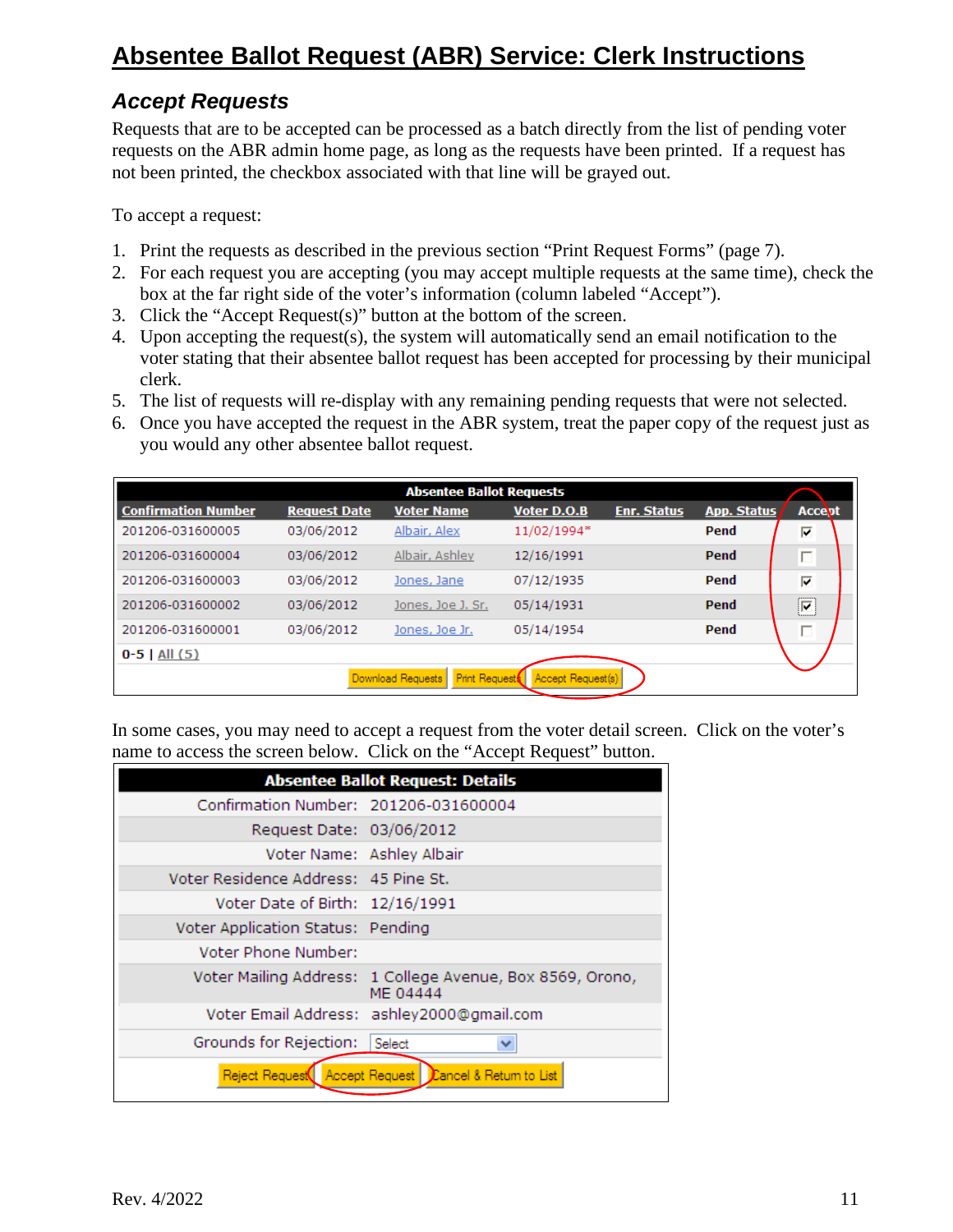Once the request has been accepted, the Voter Application Status will change to "Accepted" and the button options will change. The automated notification will be sent to the voter.

|                                       | <b>Absentee Ballot Request: Details</b>                               |
|---------------------------------------|-----------------------------------------------------------------------|
| Confirmation Number: 201206-031600004 |                                                                       |
| Request Date: 03/06/2012              |                                                                       |
|                                       | Voter Name: Ashley Albair                                             |
| Voter Residence Address: 45 Pine St.  |                                                                       |
| Voter Date of Birth: 12/16/1991       |                                                                       |
| Voter Application Status: Accepted    |                                                                       |
| Voter Phone Number:                   |                                                                       |
|                                       | Voter Mailing Address: 1 College Avenue, Box 8569, Orono,<br>ME 04444 |
|                                       | Voter Email Address: ashley2000@gmail.com                             |
|                                       | Cancel & Return to List   Print Request                               |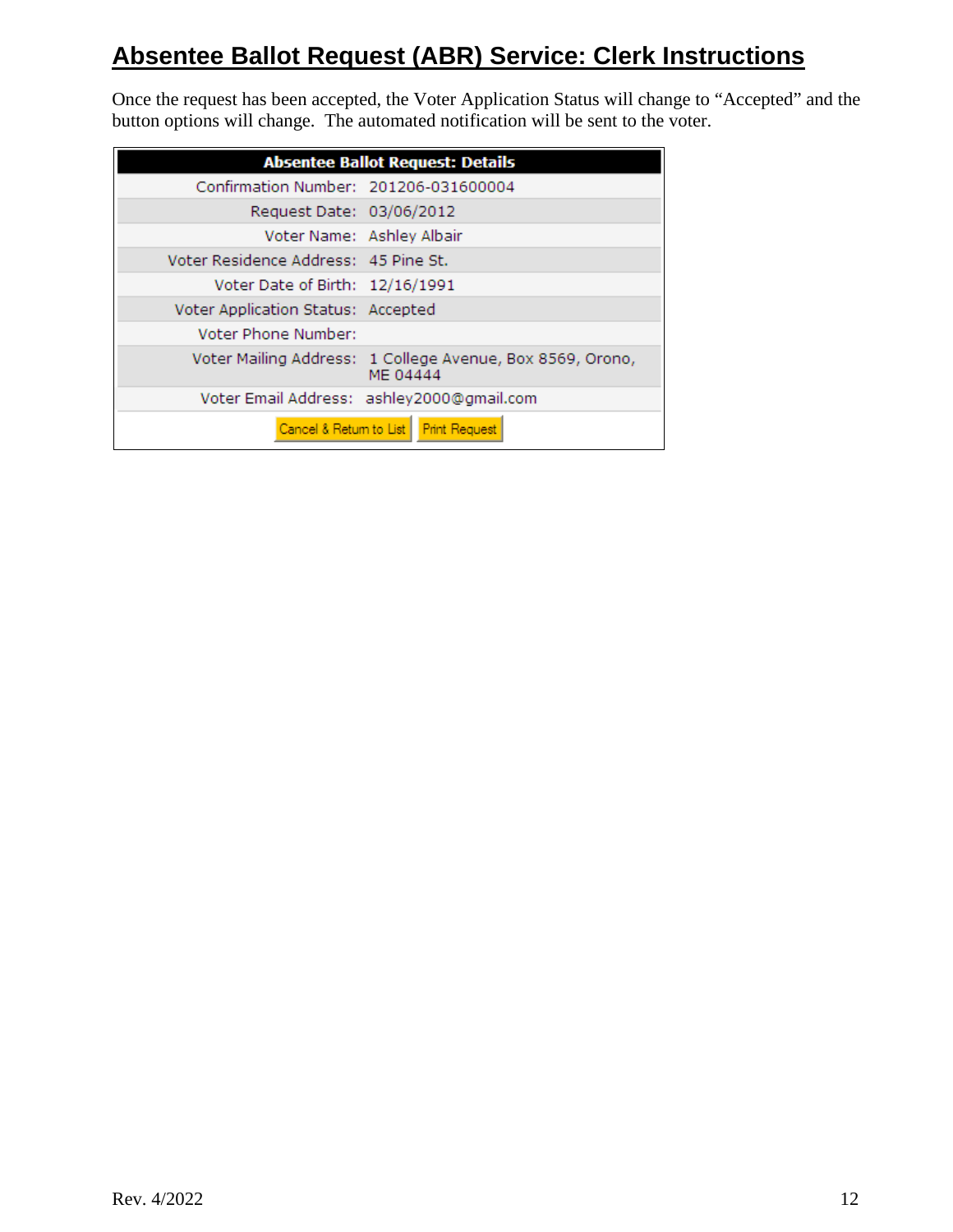#### *Reject Requests*

If a request is submitted by a person who is not qualified to vote in your municipality for this election, then the request MUST be rejected. Any necessary actions to become qualified must be performed prior to the voter submitting another request.

To reject a request for an absentee ballot, follow the procedure below.

- 1. Print the request as described in the previous section "Print Request Forms" (see **page 7**).
- 2. Access the Voter Detail Page for the voter whose request you want to reject by clicking on the voter's name in the list of pending requests.
- 3. The Voter Detail Page for the selected voter will be displayed.

|                                           | <b>Absentee Ballot Request: Details</b>                               |
|-------------------------------------------|-----------------------------------------------------------------------|
| Confirmation Number: 201206-031600004     |                                                                       |
| Request Date: 03/06/2012                  |                                                                       |
| Voter Name: Ashley Albair                 |                                                                       |
| Voter Residence Address: 45 Pine St.      |                                                                       |
| Voter Date of Birth: 12/16/1991           |                                                                       |
| Voter Application Status: Pending         |                                                                       |
| Voter Phone Number:                       |                                                                       |
|                                           | Voter Mailing Address: 1 College Avenue, Box 8569, Orono,<br>ME 04444 |
| Voter Email Address: ashley2000@gmail.com |                                                                       |
| Grounds for Rejection:                    | Select<br>v                                                           |
|                                           | Reject Request   Accept Request   Cancel & Return to List             |

- 4. To reject a request, select a reason from the Grounds for Rejection drop-down list. The valid grounds for rejection for this election are:
	- a. Duplicate Submission;
	- b. Voter is Unenrolled or There is No Party Ballot
	- c. Voter is UOCAVA the Division of Elections sends all State ballots to UOCAVA voters. The municipal election official must reject a request from a UOCAVA voter so that voter will receive an email instructing the voter to request an absentee ballot using the "UOCAVA Voter Online Request" button.
	- d. Voter Not Registered; or
	- e. Voter Under 18 years (and will not be 18 by General Election).
- 5. Click the "Reject Request" button after selecting the grounds for rejection.

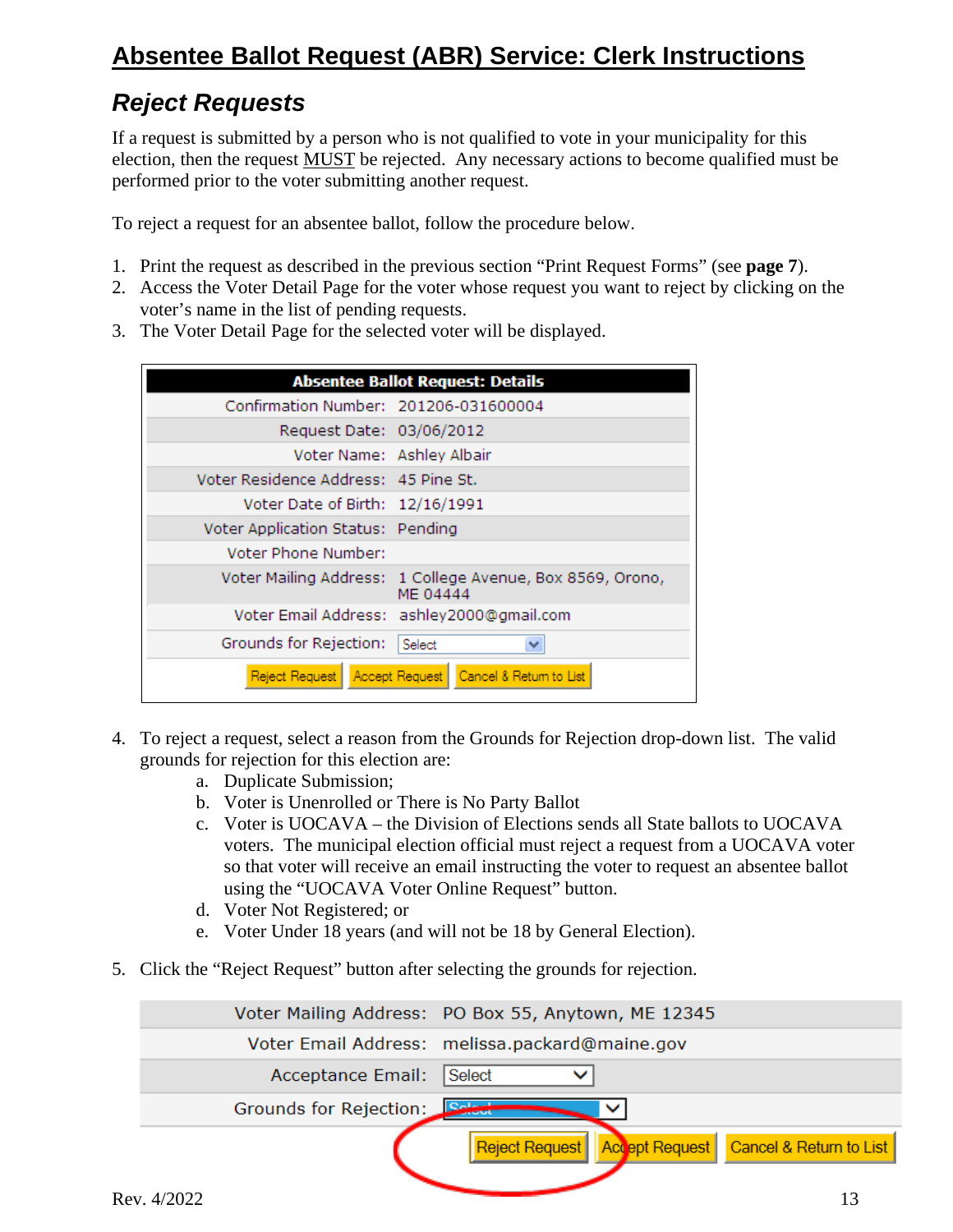6. The application will prompt you to verify that you would like to proceed with the rejection. Click "OK" to proceed or "Cancel" to return to the voter detail screen. After clicking "OK", the voter notification screen will display.

NOTE: The email notification will provide instructions to the voter.

| <b>Absentee Ballot Request: Rejection Confirmation</b>                                                                                                                                                                                                                                          |
|-------------------------------------------------------------------------------------------------------------------------------------------------------------------------------------------------------------------------------------------------------------------------------------------------|
| To: Katy Bouchard                                                                                                                                                                                                                                                                               |
| From: AUGUSTA Municipal Clerk                                                                                                                                                                                                                                                                   |
| Subject: Absentee Ballot Request Fulfillment: #202206-050400001                                                                                                                                                                                                                                 |
| Message: Dear Katy Bouchard,<br>I have received your electronic request for an absentee ballot<br>for the June 14, 2022 Primary Election. Due to the reason<br>listed below, I am unable to process your request.<br>Reason for rejection: Voter is not a registered voter in<br><b>AUGUSTA</b> |
| To register to vote or to update your voter registration, please<br>complete and sign a Maine Voter Registration Application,<br>which is available on the Secretary of State's Upcoming<br>Elections web page at:<br>https://www.maine.gov/sos/cec/elec/upcoming/index.html                    |
| Return your completed and signed application to the<br>municipal clerk of AUGUSTA.                                                                                                                                                                                                              |
| If you are not a resident of AUGUSTA and submitted the<br>request to this municipality in error, you must submit your<br>electronic request to the town where you do reside.                                                                                                                    |
| Sincerely,                                                                                                                                                                                                                                                                                      |

Title 21-A, §753-B, sub-§7 provides that whenever an absentee ballot application is denied, the municipal clerk shall immediately notify the applicant in writing of the reason for the denial. This system-generated email notification fulfills that requirement. Please print this screen using your browser's print function (pressing Ctrl+P works in most browsers) and attach it to the voter's printed electronic request form. Both the request and notification should be retained and kept with all other rejected absentee ballot applications.

If a request is rejected because the person submitting the request is not a registered voter in your municipality, the email notification will advise the voter to print a Maine voter registration application from the Division of Elections website in order to register to vote. **Clerks are no longer required to send the voter a green (mail/3rd party) Maine Voter Registration application.**

Click the "Confirm and Send Notification" button to initiate an emailed notification to the voter. The system will send the email and return to the list of pending requests. The Voter Application Status will change to "Rejected". If you determine that the request should not be rejected before you send the notification, click "Cancel and Return to Search Results". From the Search Results page, you may accept the request as described in the previous section entitled **Accept Requests** or Reject the ballot for a different reason by selecting the appropriate reason from the dropdown list.

Confirm and Send Notification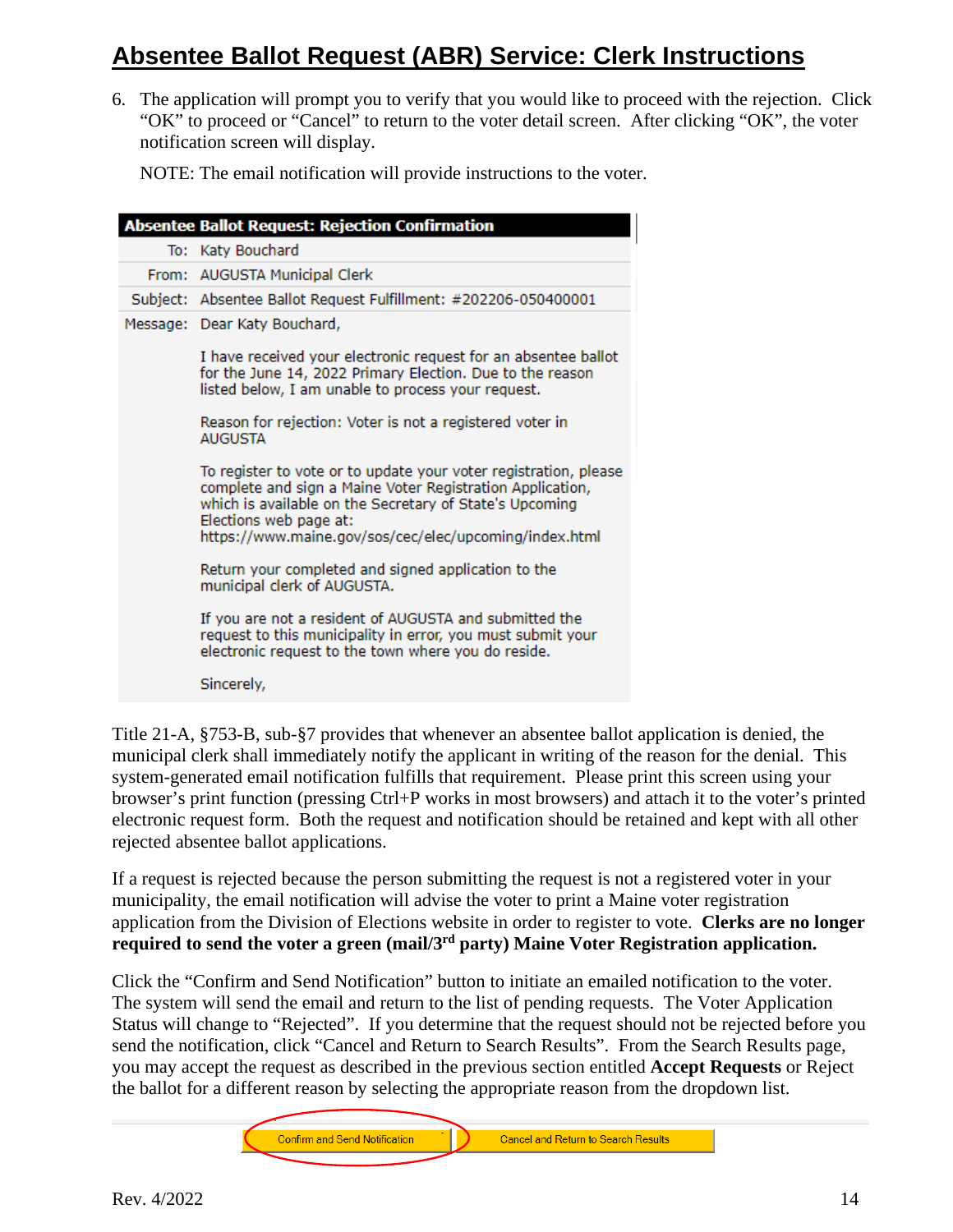### **Search Results**

The Search panel will always display on the right side of the web page. You may specify your search results by selecting one or more criteria on the Search panel. The more criteria you select, the narrower your search results will be. To initialize the Search panel to the default (pending requests for the current election cycle), click the button to "Reset Search".

| <b>Search</b>                      |
|------------------------------------|
| Status: All                        |
| Voter Name:                        |
| Request Date Range:                |
| ∨ Day ∨ Year ∨<br>From: Month      |
| Day v Year v<br>To:   <b>Month</b> |
| Confirmation Number Range:         |
| From:                              |
| To:                                |
| Election Cycle: 201206 v           |
| Reset Search<br>Search Requests    |

1. Request Status – select a status to display, or select All.

| <b>Search</b> |                                      |       |  |  |
|---------------|--------------------------------------|-------|--|--|
| Status:       | All                                  |       |  |  |
|               | Voter Na Pending                     |       |  |  |
|               | Request Rejected<br>Example Accepted | Yearl |  |  |

- 2. Voter Name Enter all or part of a voter's name to narrow the search to any voter record containing the entered text as all or part of the voter name. For example, entering "John" in this field will generate a voter list that will include voters with similar first names such as "John" and "Johnnie" and will also include voters with last names like "Johnson".
- 3. Request Date Range To search for records within a specific date range, use the "From" and "To" date drop-down fields.
- 4. Confirmation Number Range Enter a beginning and ending confirmation number. To find a single request, enter the same number in the From and To fields. The confirmation numbers must be formatted to include the election cycle.

(Example: 202007-XXXXXXXXX)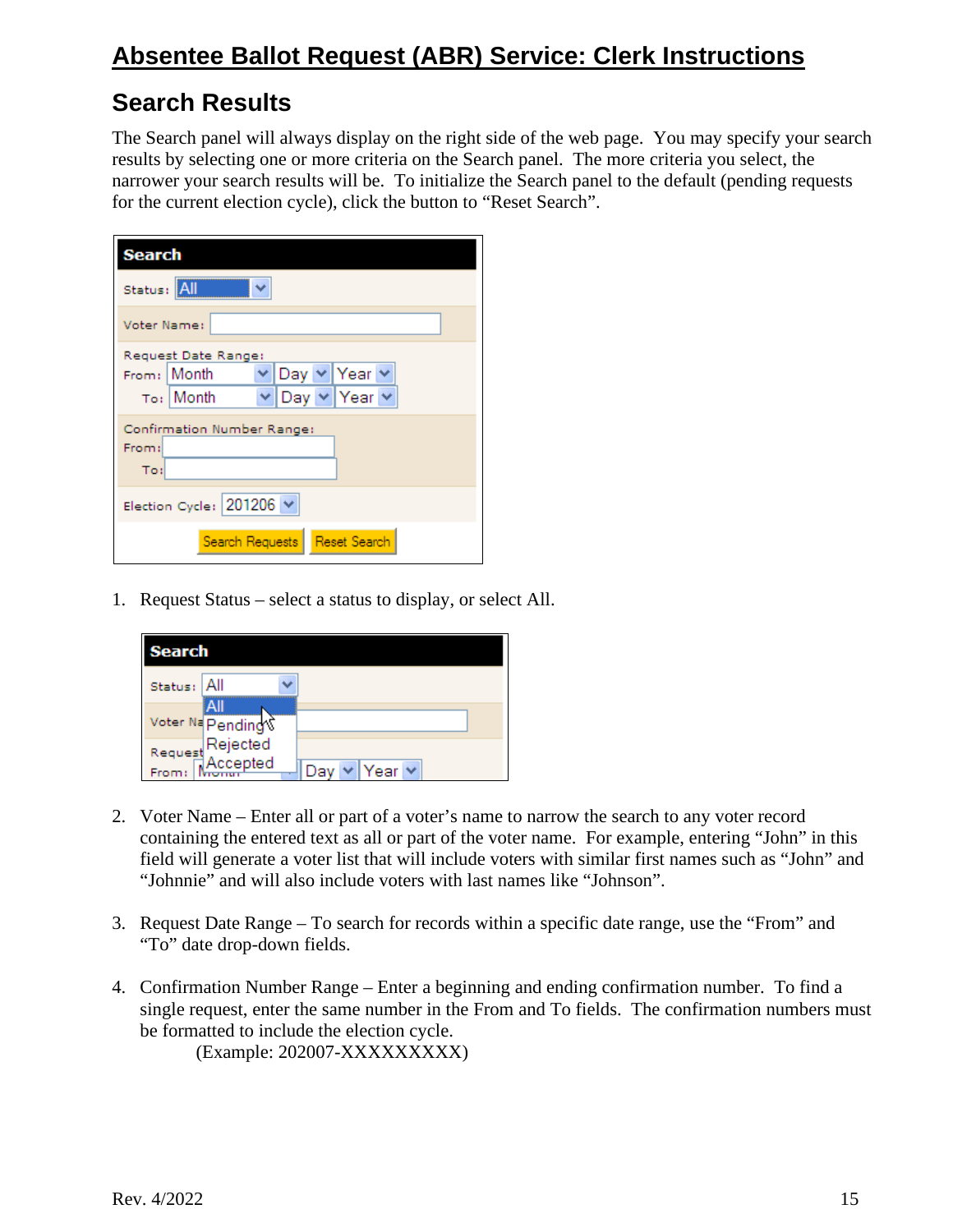5. Election Cycle – Previous election cycles created by the State administrator will be included in the drop-down box. You may search for records specific to an election cycle or leave the cycle unselected to search ALL election cycles within the database. These records are kept in the database for five years, after which time they will be purged.



Click "Search Requests" to display the list of voters meeting the criteria entered. The list automatically will be sorted by confirmation number. Click on the column headings to re-sort the list by the information in that column.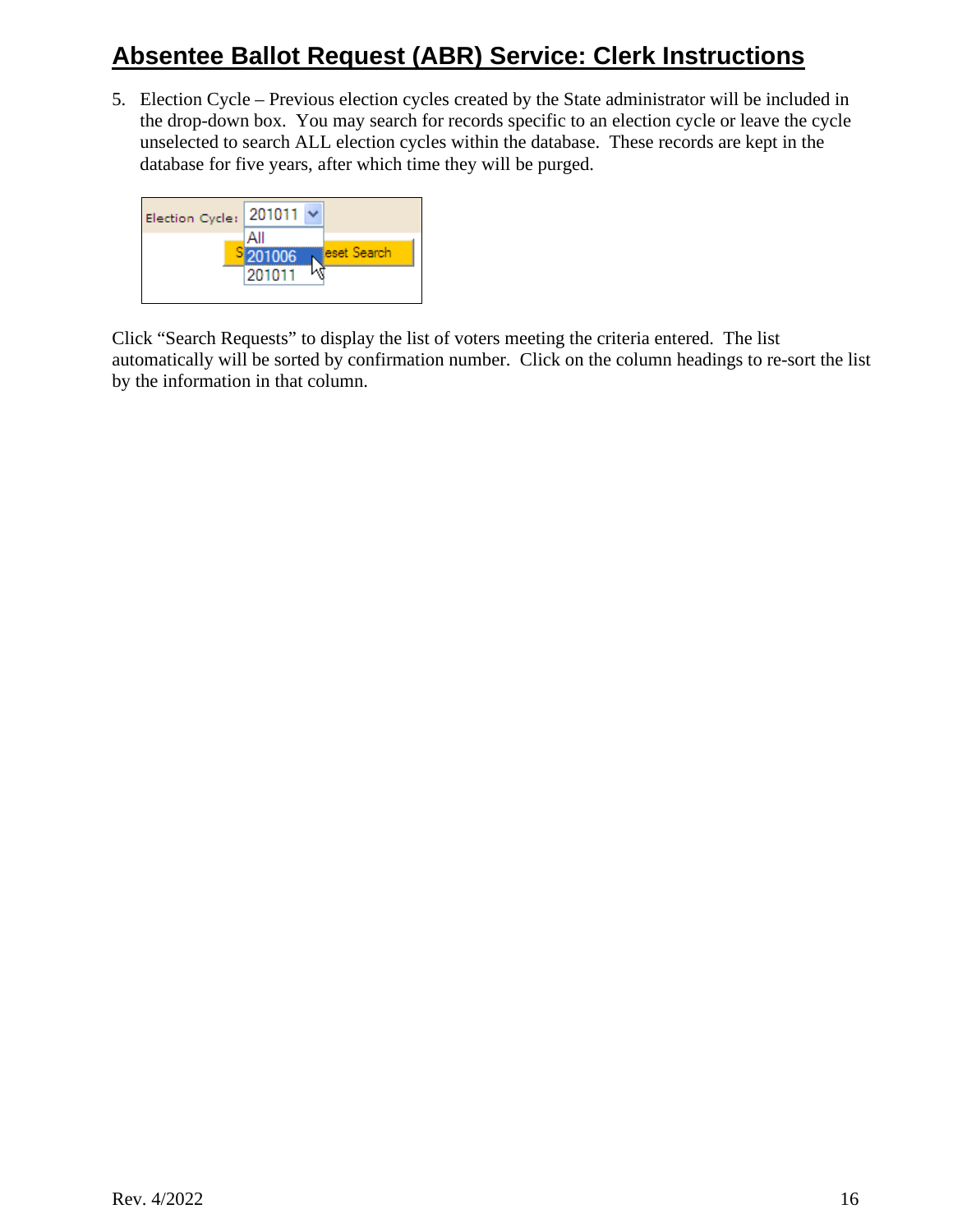### **Maintain Contact Info**

The other tab on your main admin page is "Maintain Contact Info". Please take a few minutes to fill out this information. If an email address is entered on this page, the automated email notifications sent to voters will include the Clerk's email so that the voter can contact the Clerk with questions. Also, for your convenience, the system will send you a daily email notification if you have any requests pending in the system. If you do not have pending requests, you will not receive this email message.

Click on the "Maintain Contact Info" tab to view the screen below.

| <b>ANYTOWN: Maintain Contact Info</b>                                                                                                                            |                     |
|------------------------------------------------------------------------------------------------------------------------------------------------------------------|---------------------|
| <b>Maintain Contact Info</b><br><b>Requests</b><br>Please make sure your contact information is current. To update your information, click on the "Edit" button. |                     |
|                                                                                                                                                                  |                     |
| Municipality: ANYTOWN                                                                                                                                            |                     |
|                                                                                                                                                                  | County: Piscataquis |
| Municipal ID: 0999                                                                                                                                               |                     |
| Municipal Clerk Name:                                                                                                                                            |                     |
| Telephone:                                                                                                                                                       |                     |
| Fax:                                                                                                                                                             |                     |
| Email:                                                                                                                                                           |                     |
| Mailing Address Street:                                                                                                                                          |                     |
| Mailing Address City/Town:                                                                                                                                       |                     |
| Mailing Address Zip:                                                                                                                                             |                     |
| Password:                                                                                                                                                        | ********            |
|                                                                                                                                                                  |                     |

Perform the following steps to update your information or change your password at any time:

- 1. Click the Edit button.
- 2. Enter or edit your contact information; or
- 3. Enter your new password, then re-enter the same password to confirm. (Passwords must be at least 8 characters long, contain a letter and a number, and are case sensitive.)
- 4. Click the Save Changes button.

| <b>ANYTOWN: Edit</b>                                                                                  |                                                                                                                                                         |
|-------------------------------------------------------------------------------------------------------|---------------------------------------------------------------------------------------------------------------------------------------------------------|
| <b>Maintain Contact Info</b><br><b>Requests</b>                                                       | To save any updates you have made, click the "Save Changes" button. To cancel any changes or retain the information on file, click the "Cancel" button. |
| Municipality:                                                                                         | <b>ANYTOWN</b>                                                                                                                                          |
| County:                                                                                               | Piscataquis                                                                                                                                             |
| Municipal ID:                                                                                         | 0999                                                                                                                                                    |
| Municipal Clerk Name:                                                                                 | Jane E. Clerk                                                                                                                                           |
| Mailing Address:                                                                                      | 123 Main Street                                                                                                                                         |
| City/Town:                                                                                            | Anytown                                                                                                                                                 |
| State:                                                                                                | Maine                                                                                                                                                   |
| Zip:                                                                                                  | 04444                                                                                                                                                   |
| Telephone:                                                                                            | 555-5555                                                                                                                                                |
| Fax:                                                                                                  |                                                                                                                                                         |
| Email:                                                                                                | clerk@anytown-me.gov                                                                                                                                    |
| New Password (leave blank for no change):                                                             |                                                                                                                                                         |
| Confirm Password (leave blank for no change):                                                         |                                                                                                                                                         |
| (Passwords must be a minimum of 8 characters long<br>and contain at least one letter and one number.) |                                                                                                                                                         |
|                                                                                                       | Save Changes<br>Cancel<br>N                                                                                                                             |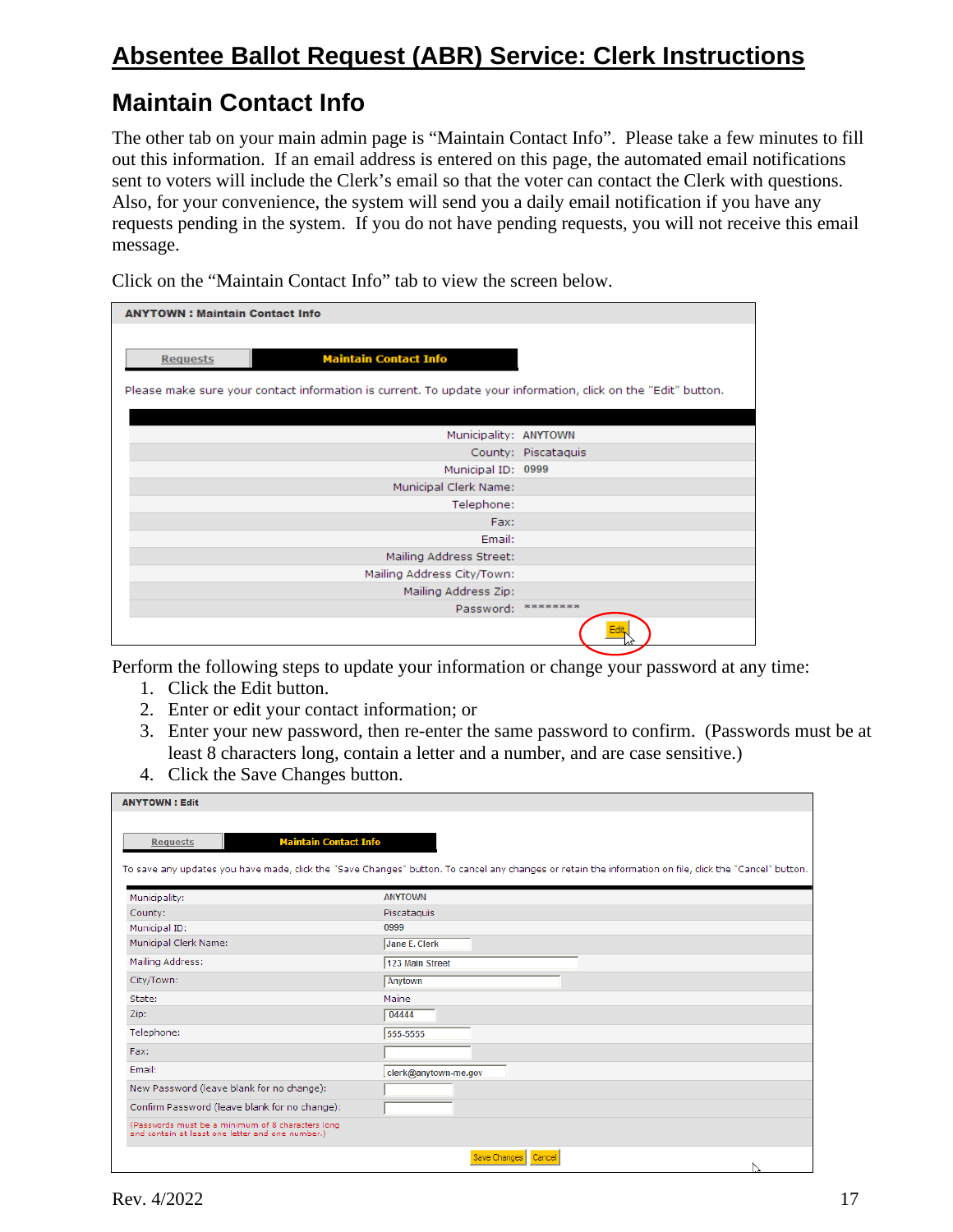### **Download Data**

#### *Note: This is an optional function. You are not required to download this election data.*

The search results are downloadable to a pipe-delimited file (PSV) that can be imported easily into Microsoft Excel or Access, as well as other electronic databases. Click on the "Download Requests" button to save the data to your computer. Click "Save" when prompted and select a location on your computer.

| <b>File Download</b> |                                                                                                                                                                                  |
|----------------------|----------------------------------------------------------------------------------------------------------------------------------------------------------------------------------|
|                      | Do you want to open or save this file?                                                                                                                                           |
| Ë                    | Name: absentee_ballot_search.txt<br>Type: Text Document<br>From: dev.informe.org<br>Cancel<br>Save<br>Open                                                                       |
|                      | While files from the Internet can be useful, some files can potentially<br>ham your computer. If you do not trust the source, do not open or<br>save this file. What's the risk? |

You may rename the file if desired and choose a location on your computer.

| <b>Save As</b>         |                          |                            |   |                 |   |        |
|------------------------|--------------------------|----------------------------|---|-----------------|---|--------|
| Save in:               | Absentee Ballot Requests |                            | × | $O$ $D$ $D$ $E$ |   |        |
| My Recent<br>Documents |                          |                            |   |                 |   |        |
| Desktop                |                          |                            |   |                 |   |        |
| My Documents           |                          |                            |   |                 |   |        |
| My Computer            |                          |                            |   |                 |   |        |
|                        | File name:               | absentee_ballot_search.txt |   |                 | v | Save   |
| My Network             | Save as type:            | Microsoft Excel Worksheet  |   |                 | Ÿ | Cancel |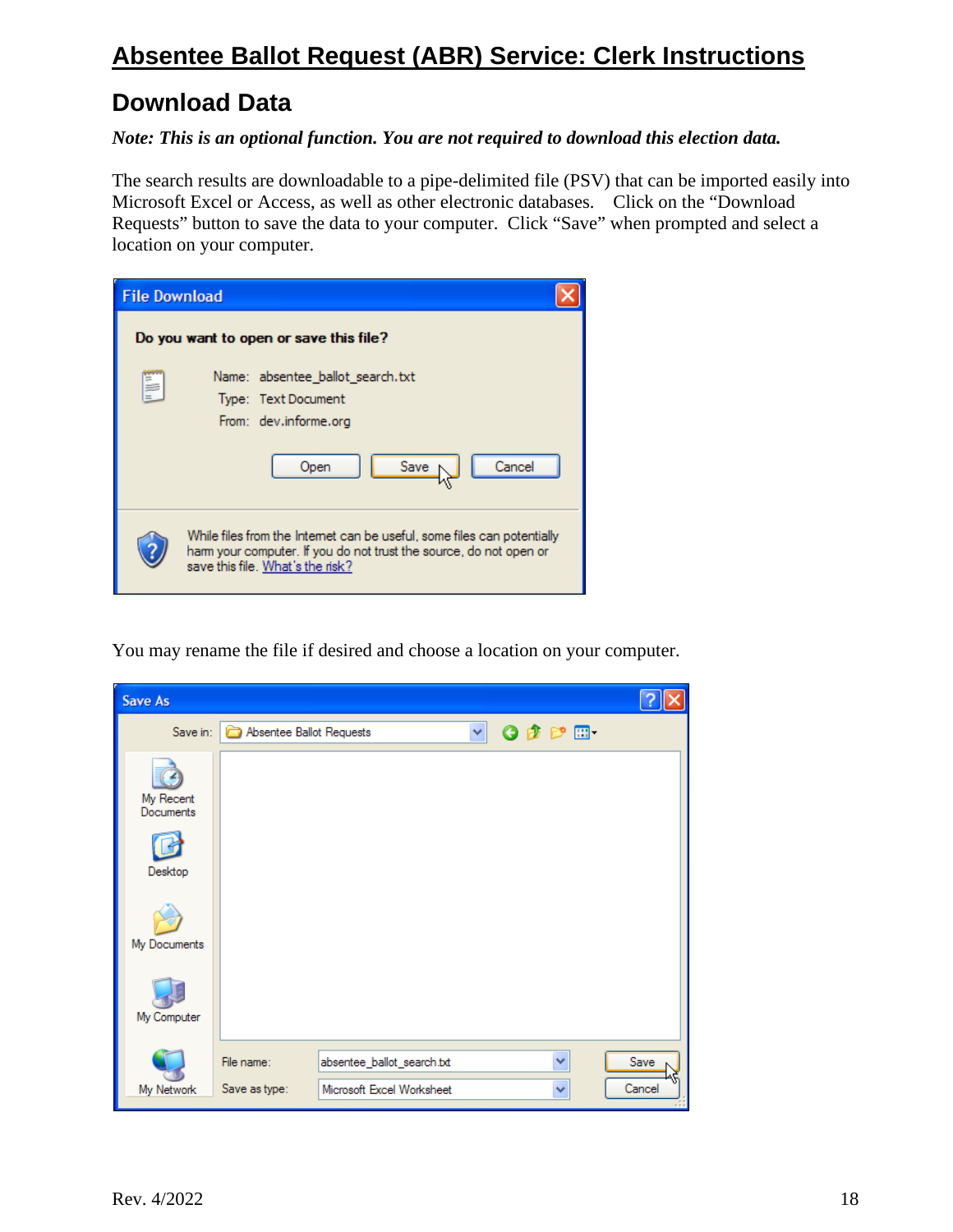To import the delimited text file into Excel:

- 1. Open Excel and select "File>Open" from the menu.
- 2. Browse to the file at the location where you saved it.

| Text Import Wizard - Step 1 of 3                                                                                                                                                                                                                                                                                                                                                                                 |  |
|------------------------------------------------------------------------------------------------------------------------------------------------------------------------------------------------------------------------------------------------------------------------------------------------------------------------------------------------------------------------------------------------------------------|--|
| The Text Wizard has determined that your data is Delimited.<br>If this is correct, choose Next, or choose the data type that best describes your data.<br>Original data type                                                                                                                                                                                                                                     |  |
| Choose the file type that best describes your data:<br>⊙ Delimited<br>- Characters such as commas or tabs separate each field.<br>- Fields are aligned in columns with spaces between each field.<br>◯ Fixed width                                                                                                                                                                                               |  |
| 437 : OEM United States<br>Start import at row:<br>1<br>File origin:                                                                                                                                                                                                                                                                                                                                             |  |
| Preview of file C:\Documents and Settings\Katharine.mo\absentee ballot search.txt.<br>1 First Name   Middle Name   Last Name   Suffix   Voter Date of Birth   Res:<br>2 Kathy   E.   Moore     01/06/1963   123 Main Stree   ACTON   York   G   555 Pota<br>3 Joe  Johnson Jr. 11/01/1993 635 Parsons Road ACTON York R 8903 <br>4 Viola   Veronica   Violette     06/12/1948   654 Bluebird Lane   ACTON   Yor] |  |
| 5 Fred  Flinstone  12/25/1962 963 Brontosaurus Blvd. ACTON York  9<br>≺∣<br>TITE.                                                                                                                                                                                                                                                                                                                                |  |
| $<$ Back<br>Finish<br>Cancel<br>Next >                                                                                                                                                                                                                                                                                                                                                                           |  |

3. Step 1 of 3 - The Text Import Wizard will automatically display. Click "Next".

4. Step 2 of 3 - Under "Delimiters", uncheck "Tab". Check "Other" and enter a pipe character  $( )$  in the box. The pipe character is on the key just above the Enter key. (Press Shift + \) Click "Finish".

|                              | Text Import Wizard - Step 2 of 3                                                                                           |           |     |                                     |                   |
|------------------------------|----------------------------------------------------------------------------------------------------------------------------|-----------|-----|-------------------------------------|-------------------|
|                              | This screen lets you set the delimiters your data contains. You can see<br>how your text is affected in the preview below. |           |     |                                     |                   |
| Delimiters<br><u> Tab </u>   | Semicolon                                                                                                                  | Comma     |     | Treat consecutive delimiters as one |                   |
| Space                        | $\triangleright$ Other:                                                                                                    |           |     | Text qualifier:                     | v                 |
|                              |                                                                                                                            |           |     |                                     |                   |
|                              |                                                                                                                            |           |     |                                     |                   |
| Data preview                 |                                                                                                                            |           |     |                                     |                   |
|                              | First Name Middle Name Last Name Suffix Voter Date of Birth                                                                |           |     |                                     | Resid             |
| Kathy                        |                                                                                                                            | Moore     |     | 01/06/1963                          | 123 M             |
| Joe                          |                                                                                                                            | Johnson   | Jr. | 11/01/1993                          | 635 Pa            |
| Viola                        | Veronica                                                                                                                   | Violette  |     | 06/12/1948                          | 654 B)            |
| Fred                         |                                                                                                                            | Flinstone |     | 12/25/1962                          | 963 B: $\sqrt{ }$ |
| $\left\langle \right\rangle$ | <b>TITL</b>                                                                                                                |           |     |                                     |                   |
|                              |                                                                                                                            |           |     |                                     |                   |

5. Once you have successfully imported the text file into Excel, save it in the xls format to enable you to open it in the future without going through the import process. Click "File>Save As" and then select the Excel format.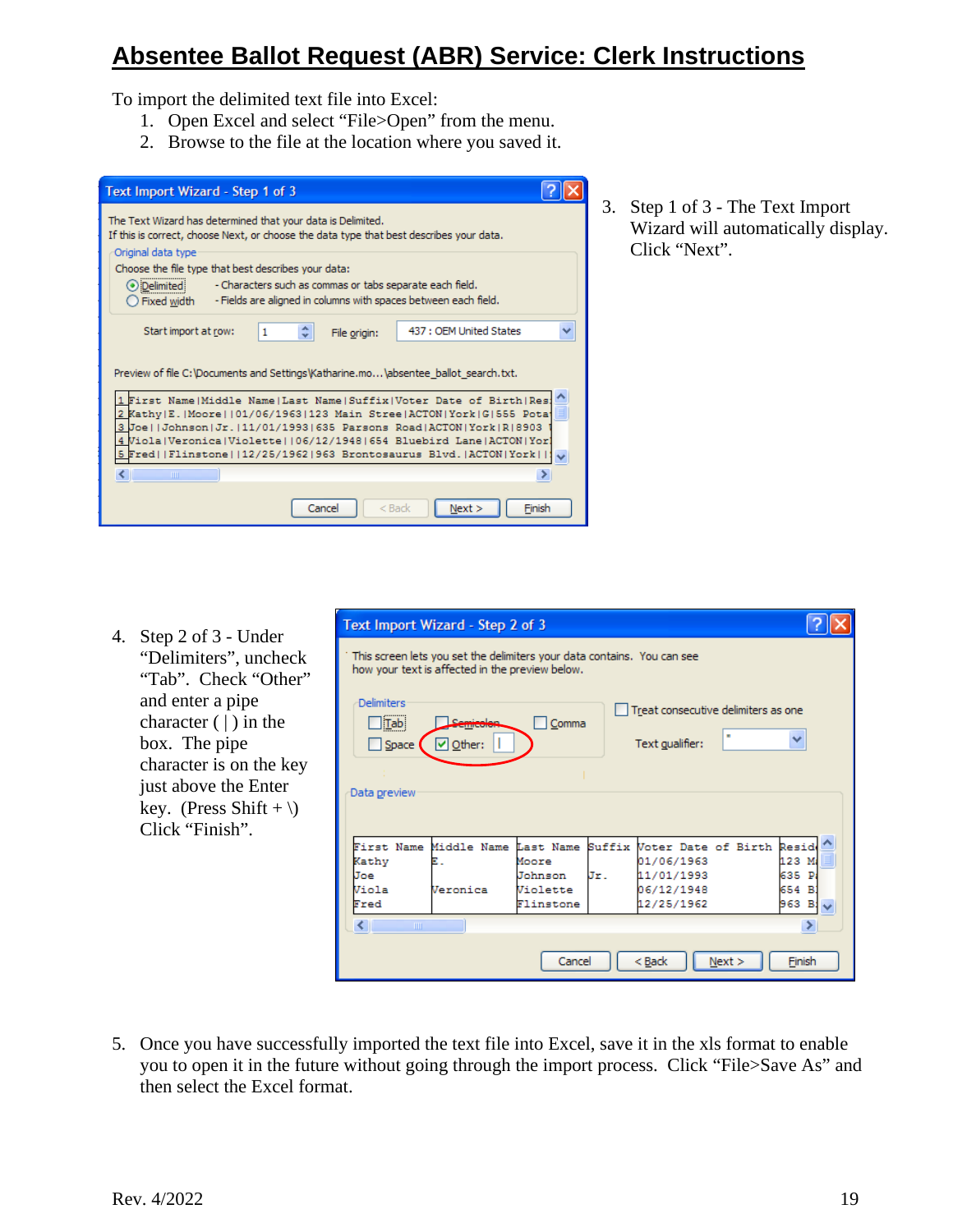6. Click "Save". The data will now be stored on your local computer as an Excel worksheet.

| File name: | absentee_ballot_search.txt                                                                                                                                                                  |   | Save   |
|------------|---------------------------------------------------------------------------------------------------------------------------------------------------------------------------------------------|---|--------|
|            | Save as type:   Text (Tab delimited) (*.txt)                                                                                                                                                |   | Cancel |
|            | Microsoft Office Excel Workbook (*.xls)<br>XML Spreadsheet (*.xml)<br>Single File Web Page (*.mht; *.mhtml)<br>Web Page (*.htm; *.html)<br>Template (*.xlt)<br>Text (Tab delimited) (*.txt) | w |        |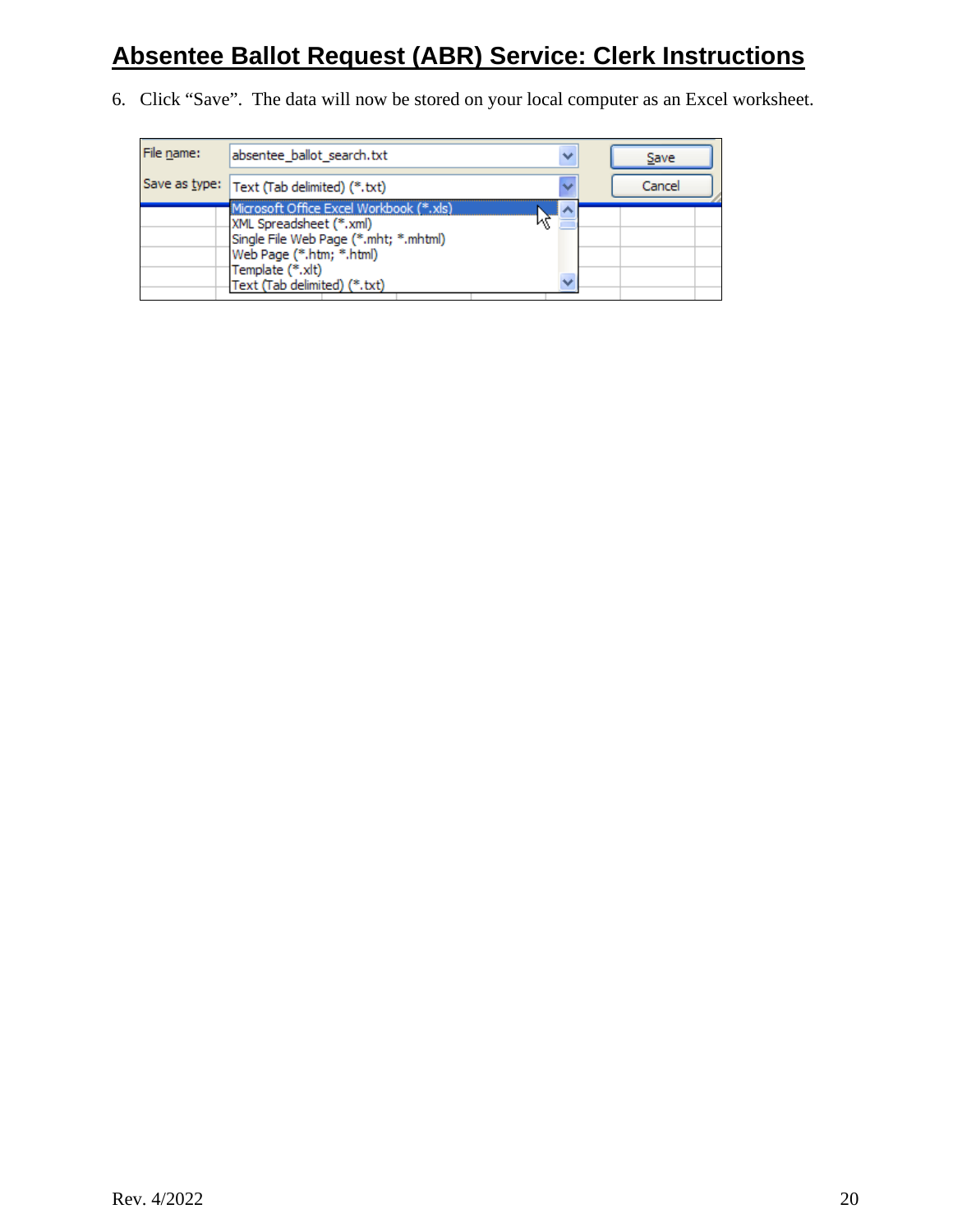#### **Appendix: Sample Voter Notifications**

#### **Initial Voter Notification**

Thank you for requesting your Absentee Ballot by using the State of Maine Absentee Ballot Request Service. Your application has been received. Your Municipal Clerk will review the application to determine if you are eligible to receive an absentee ballot. You will be sent another email informing you of whether your application was accepted or rejected.

Sincerely,

Division of Elections, Maine Secretary of State

#### **Acceptance Notification**

The absentee ballot request submitted by John Q. Voter on March 31, 2022 has been processed and accepted by the Municipal Clerk in Augusta. As soon as ballots are available, you will be mailed all ballots for which you are eligible. If you are enrolled in a qualified party, you will be mailed a primary ballot. The Democratic and Republican primary ballots will be available in all municipalities. The Green Independent and Libertarian parties will only have a primary ballot in municipalities where there are candidates who have qualified.

If you are unsure of your enrollment status or wish to enroll in a party at this time, please contact your Municipal Clerk.

If you do not wish to enroll in a party at this time, you will only receive a municipal ballot (if your municipality is holding a local election on June 14, 2022) and/or special election ballot for State Senate District 7 (for voters residing in that district).

Absentee ballots for the June 14, 2022 Primary Election will be available on or about May 13, 2022. The absentee ballot will be sent via postal mail to the address listed below. Date and times of delivery may vary depending on local mail service.

Mail to: John Q. Voter PO Box 123 Bangor, ME 04401

Please contact your Municipal Clerk or the Elections Division if the ballot is not received in a timely manner.